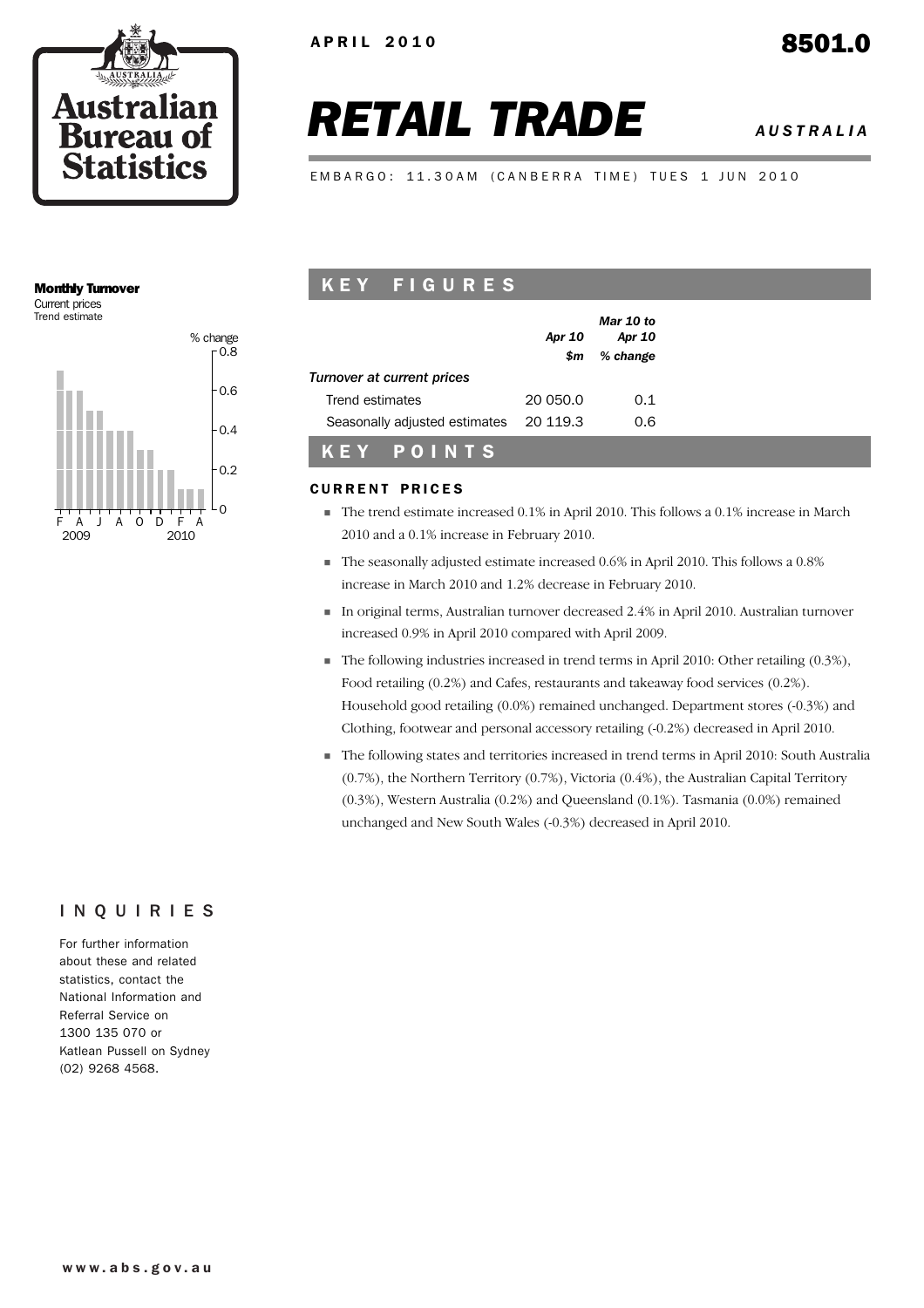# NOTES

| FORTHCOMING ISSUES    | <b>ISSUE</b>                                                                                           | <b>RELEASE DATE</b>                                                                                                                                                             |  |  |  |  |
|-----------------------|--------------------------------------------------------------------------------------------------------|---------------------------------------------------------------------------------------------------------------------------------------------------------------------------------|--|--|--|--|
|                       | May 2010                                                                                               | 1 July 2010                                                                                                                                                                     |  |  |  |  |
|                       | June 2010                                                                                              | 3 August 2010                                                                                                                                                                   |  |  |  |  |
|                       | <b>July 2010</b>                                                                                       | 31 August 2010                                                                                                                                                                  |  |  |  |  |
|                       | August 2010                                                                                            | 5 October 2010                                                                                                                                                                  |  |  |  |  |
|                       | September 2010                                                                                         | 4 November 2010                                                                                                                                                                 |  |  |  |  |
|                       | October 2010                                                                                           | 2 December 2010                                                                                                                                                                 |  |  |  |  |
|                       |                                                                                                        |                                                                                                                                                                                 |  |  |  |  |
| CHANGES IN THIS ISSUE | There are no changes in this issue.                                                                    |                                                                                                                                                                                 |  |  |  |  |
| <b>REVISIONS</b>      |                                                                                                        | There are no revisions to the original estimates. Revisions to seasonally adjusted                                                                                              |  |  |  |  |
|                       |                                                                                                        | estimates are due to the concurrent methodology for deriving seasonal factors.                                                                                                  |  |  |  |  |
| TIME SERIES DATA      |                                                                                                        | Data available from the Downloads tab of this issue on the ABS website include longer<br>time series of tables in this publication, the quarterly chain volume measures and the |  |  |  |  |
|                       | following additional current price monthly series:                                                     |                                                                                                                                                                                 |  |  |  |  |
|                       | Retail turnover by state and 15 industry subgroups in trend, seasonally adjusted and<br>original terms |                                                                                                                                                                                 |  |  |  |  |
|                       | Retail turnover completely enumerated and sample sector, by six industry groups in<br>original terms   |                                                                                                                                                                                 |  |  |  |  |
|                       |                                                                                                        | Retail turnover completely enumerated and sample sector, by state in original terms                                                                                             |  |  |  |  |
|                       |                                                                                                        | Retail turnover completely enumerated sector, total level in trend, seasonally                                                                                                  |  |  |  |  |
|                       | adjusted and original terms.                                                                           |                                                                                                                                                                                 |  |  |  |  |
| ABBREVIATIONS         | Australian Business Number<br>ABN                                                                      |                                                                                                                                                                                 |  |  |  |  |
|                       | ABS<br>Australian Bureau of Statistics                                                                 |                                                                                                                                                                                 |  |  |  |  |
|                       | <b>ANZSIC</b>                                                                                          | Australian and New Zealand Standard Industrial Classification                                                                                                                   |  |  |  |  |
|                       |                                                                                                        | ARIMA autoregressive integrated moving average                                                                                                                                  |  |  |  |  |
|                       | <b>Australian Taxation Office</b><br>ATO                                                               |                                                                                                                                                                                 |  |  |  |  |
|                       | n.e.c. not elsewhere classified                                                                        |                                                                                                                                                                                 |  |  |  |  |
|                       | PAYGW<br>pay-as-you-go withholding                                                                     |                                                                                                                                                                                 |  |  |  |  |
|                       | RSE relative standard error                                                                            |                                                                                                                                                                                 |  |  |  |  |
|                       |                                                                                                        |                                                                                                                                                                                 |  |  |  |  |
|                       |                                                                                                        |                                                                                                                                                                                 |  |  |  |  |

Brian Pink Australian Statistician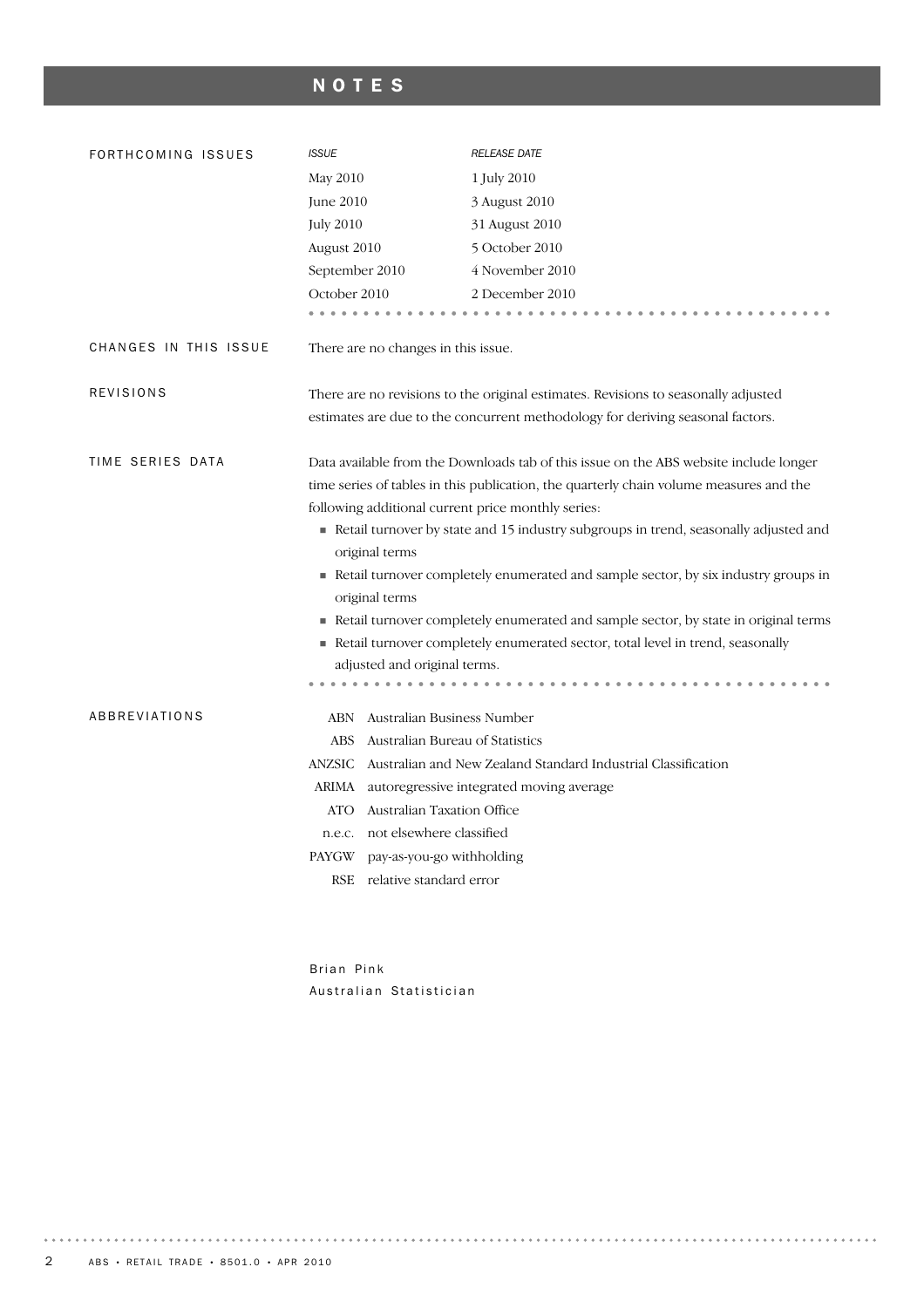## CONTENTS

|                        | page         |
|------------------------|--------------|
| <b>ANALYSIS</b>        |              |
| <b>TABLES</b>          |              |
|                        | 1            |
|                        | $\mathbf{2}$ |
|                        | 3            |
|                        | 4            |
| ADDITIONAL INFORMATION |              |
|                        |              |
|                        |              |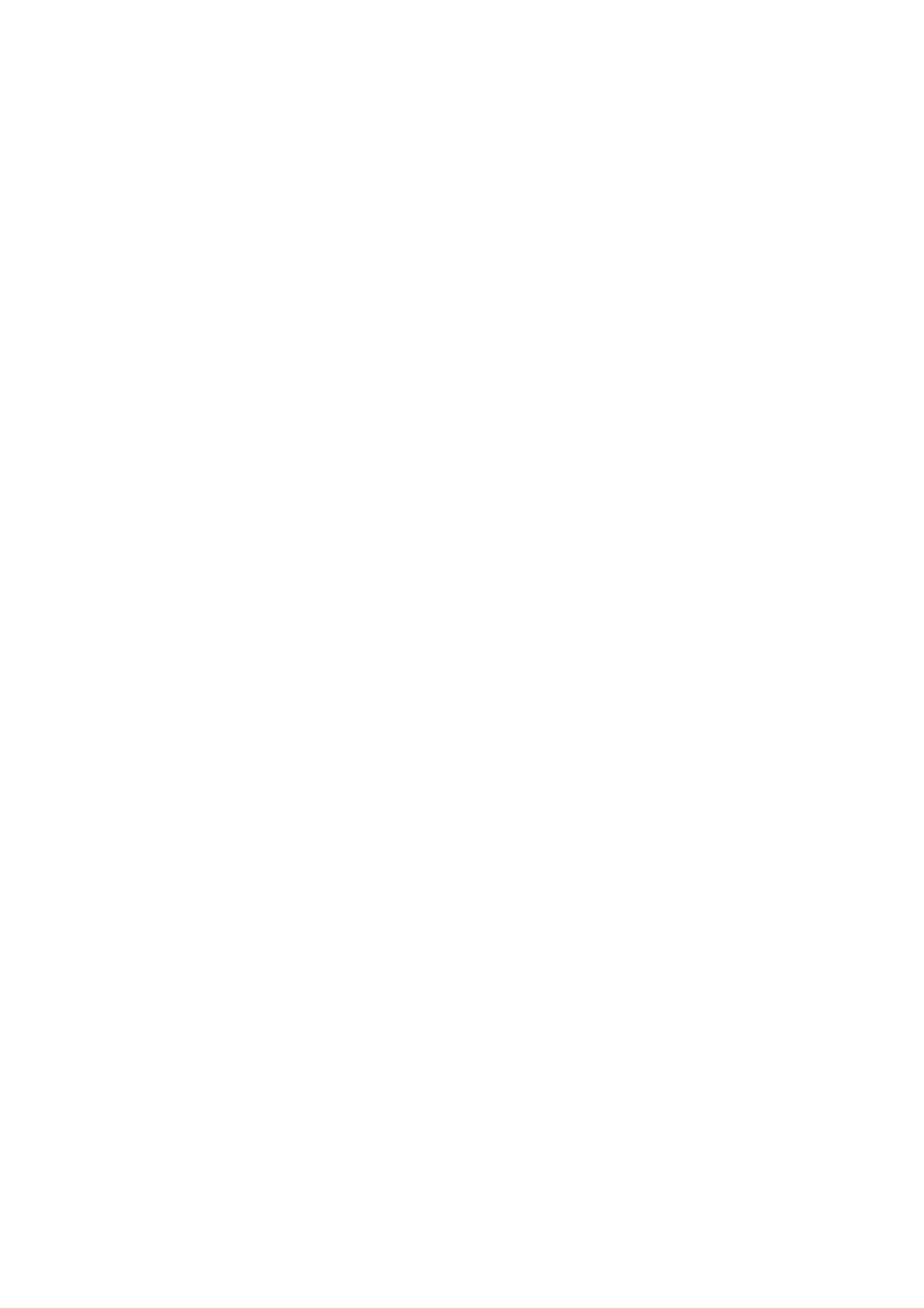#### TOTAL RETAIL — MONTHLY

The chart below shows the trend series and seasonally adjusted series to April 2010.

In current price trend terms, Australian turnover increased 0.1% in April 2010 following an increase of 0.1% in each of March and February 2010.

Food retailing (0.2%) and Cafes, restaurants and takeaway food services (0.2%) have had an increase in the trend for at least twenty three months. Other retailing (0.3%) had an increase for the sixth consecutive month in April 2010. Household good retailing (0.0%) remained unchanged in April. Department stores (-0.3%) decreased for the second consecutive month and Clothing, footwear & personal accessory retailing (-0.2%) decreased for the fourth consecutive month in April 2010.

The following states and territories have had an increase in the trend estimate for at least ten months: South Australia (0.7%), the Northern Territory (0.7%), Victoria (0.4%), the Australian Capital Territory (0.3%) and Western Australia (0.2%). Queensland (0.1%) increased for the second consecutive month and Tasmania (0.0%) remained unchanged in April 2010. New South Wales (-0.3%) decreased for the third consecutive month.

In current price seasonally adjusted terms, Australian turnover increased 0.6% in April 2010 following an increase of 0.8% in March 2010 and a decrease of 1.2% in February 2010.

In current price original terms, chains and other large retailers decreased 1.9% in April 2010. The estimate for smaller retailers decreased 3.1% in April 2010.



RETAIL TURNOVER, Australia (a)

(a) Estimate for July to October 2008 are derived from the one-in, two-out sampling method.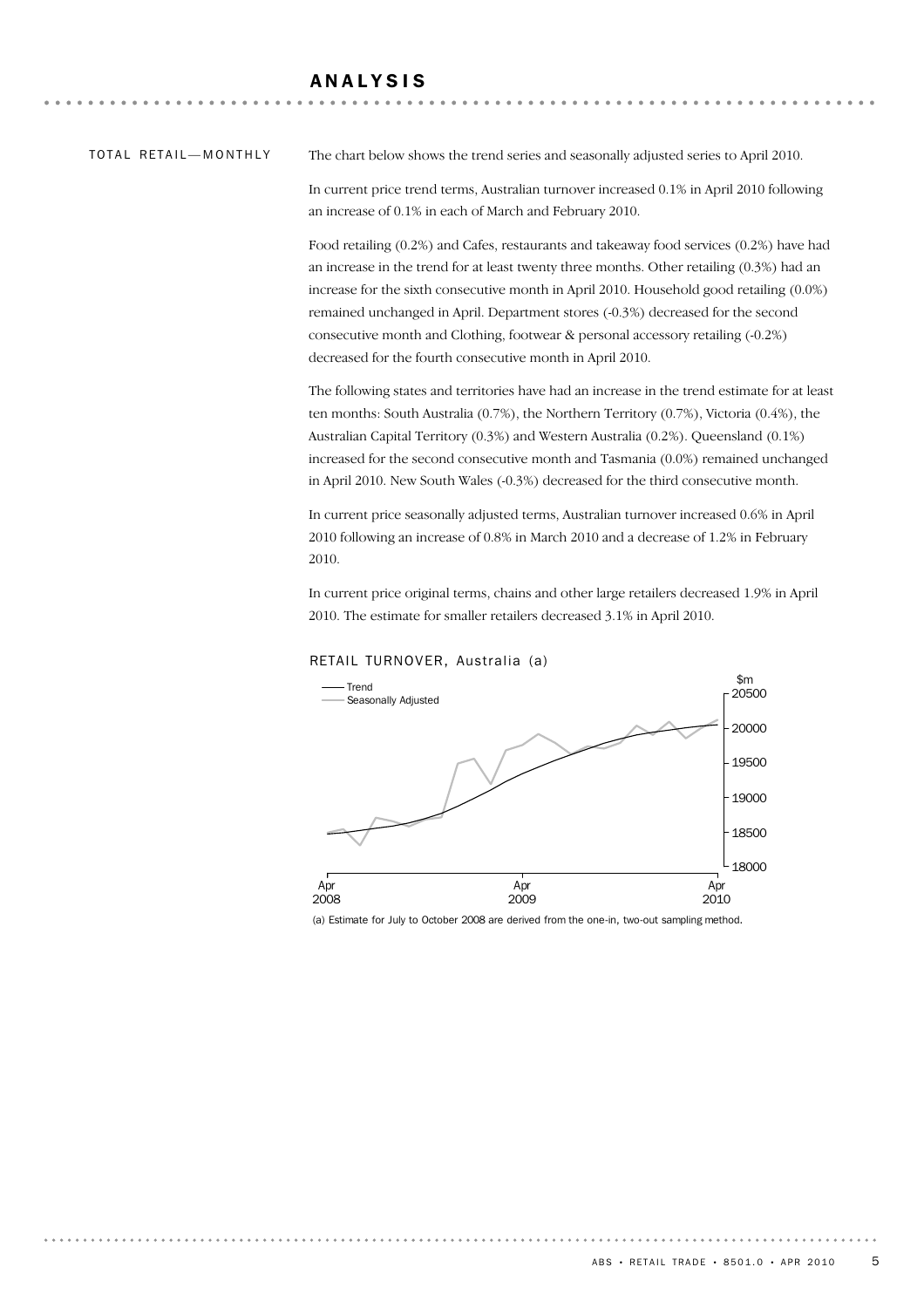

#### RETAIL TURNOVER, By Industry Group(a)

|           |            |             | Clothing,          |                                  |             | Cafes,        |           |
|-----------|------------|-------------|--------------------|----------------------------------|-------------|---------------|-----------|
|           |            | Household   | footwear &         |                                  |             | restaurants   |           |
|           | Food       | goods       | personal accessory | Department                       | Other       | & takeaway    |           |
| Month     | retailing  | retailing   | retailing          | stores                           | retailing   | food services | Total     |
|           |            |             |                    |                                  |             |               |           |
|           |            |             |                    |                                  |             |               |           |
|           |            |             |                    | ORIGINAL (\$ million)            |             |               |           |
| 2009      |            |             |                    |                                  |             |               |           |
| February  | 7 151.3    | 2 968.2     | 1 259.1            | 1 0 5 6.6                        | 2 3 4 9.1   | 2 0 6 9.5     | 16853.8   |
| March     | 7832.4     | 3 301.6     | 1518.6             | 1 386.9                          | 2 5 8 5 . 3 | 2 3 0 3.2     | 18 9 27.9 |
| April     | 7 7 1 0.6  | 3 203.9     | 1579.8             | 1 509.1                          | 2 519.0     | 2 3 2 6.9     | 18 849.3  |
| May       | 7 7 6 3.2  | 3 3 7 9 . 7 | 1709.3             | 1 519.4                          | 2 6 2 4 . 2 | 2 401.7       | 19 397.5  |
| June      | 7 399.3    | 3 620.6     | 1 568.0            | 1 500.5                          | 2 551.6     | 2 2 6 3 .0    | 18 902.9  |
| July      |            |             |                    |                                  |             |               |           |
|           | 7 7 2 5.6  | 3 4 5 2.3   | 1514.7             | 1570.7                           | 2 682.3     | 2 4 1 5 . 1   | 19 360.6  |
| August    | 7807.5     | 3 467.7     | 1 4 9 8.2          | 1 341.5                          | 2 5 9 5.8   | 2 4 4 6.1     | 19 156.7  |
| September | 7 635.8    | 3 406.1     | 1 537.2            | 1 399.9                          | 2 6 2 0.5   | 2 430.7       | 19 030.3  |
| October   | 8 109.6    | 3 641.3     | 1 630.2            | 1 534.3                          | 2 7 7 4.5   | 2 601.9       | 20 291.7  |
| November  | 8 2 0 3.7  | 3 7 8 7.3   | 1689.8             | 1736.6                           | 2847.0      | 2 569.7       | 20 834.2  |
| December  | 9 2 4 8 .0 | 4 707.5     | 2 488.2            | 2 795.1                          | 3812.3      | 2896.4        | 25 947.5  |
| 2010      |            |             |                    |                                  |             |               |           |
| January   | 8 0 9 2.3  | 3 561.1     | 1541.4             | 1 4 6 9.1                        | 2 5 9 6.4   | 2 5 2 0.5     | 19 780.8  |
| February  | 7 242.0    | 3 0 5 2.3   | 1 2 6 9.2          | 1 111.9                          | 2 4 2 0.4   | 2 3 2 3 . 3   | 17 419.1  |
| March     |            |             |                    |                                  |             |               |           |
|           | 8 0 16.5   | 3 3 2 2.2   | 1 4 4 5.7          | 1 379.9                          | 2 702.6     | 2 606.9       | 19 473.8  |
| April     | 7834.3     | 3 2 1 3 . 0 | 1 4 9 9.4          | 1 389.7                          | 2 542.0     | 2 5 3 4.7     | 19 013.1  |
|           |            |             |                    |                                  |             |               |           |
|           |            |             |                    | SEASONALLY ADJUSTED (\$ million) |             |               |           |
|           |            |             |                    |                                  |             |               |           |
| 2009      |            |             |                    |                                  |             |               |           |
| February  | 7 7 68.8   | 3 4 3 3 . 0 | 1 560.3            | 1474.8                           | 2 665.8     | 2 2 8 6.1     | 19 188.7  |
| March     |            |             |                    |                                  |             |               |           |
|           | 7848.4     | 3522.7      | 1 662.0            | 1 628.4                          | 2 700.3     | 2 3 2 0.9     | 19 682.8  |
| April     | 7830.0     | 3 563.6     | 1687.2             | 1 616.5                          | 2 706.6     | 2 3 5 2.4     | 19 756.3  |
| May       | 7890.7     | 3 543.9     | 1708.5             | 1 637.6                          | 2 730.4     | 2 403.4       | 19 914.6  |
| June      | 7871.2     | 3 640.1     | 1 630.2            | 1539.7                           | 2 730.3     | 2 3 7 8 . 3   | 19 789.7  |
| July      | 7829.3     | 3 518.1     | 1 595.7            | 1 535.3                          | 2 741.3     | 2 403.6       | 19 623.4  |
| August    | 7892.9     | 3 532.8     | 1 607.4            | 1 562.3                          | 2 692.9     | 2 4 4 6.8     | 19 735.1  |
| September | 7893.2     | 3 506.5     | 1 592.3            | 1 5 28.9                         | 2 7 1 0.5   | 2 4 7 5 . 1   | 19 706.5  |
| October   | 7899.4     | 3 518.6     | 1588.0             | 1 566.0                          | 2 7 1 1.9   | 2 502.8       | 19 786.7  |
| November  | 8 0 0 7.1  | 3576.9      | 1 634.4            | 1576.4                           | 2 7 1 0.2   | 2 5 2 9.3     | 20 034.3  |
| December  | 7 904.3    | 3 553.1     | 1 596.1            | 1 521.6                          | 2 7 1 9.6   | 2 609.2       | 19 903.9  |
|           |            |             |                    |                                  |             |               |           |
| 2010      |            |             |                    |                                  |             |               |           |
| January   | 7995.6     | 3571.9      | 1 636.5            | 1 620.1                          | 2 7 5 4 . 3 | 2 517.6       | 20 095.9  |
| February  | 7885.4     | 3 5 29.5    | 1577.0             | 1 558.7                          | 2 7 3 5 . 3 | 2 5 6 5.3     | 19 851.2  |
| March     | 7953.8     | 3 507.4     | 1 601.0            | 1577.7                           | 2 7 6 7 .8  | 2 593.3       | 20 001.0  |
| April     | 8 0 5 5.2  | 3 597.0     | 1 605.1            | 1 540.0                          | 2 747.5     | 2574.5        | 20 119.3  |
|           |            |             |                    |                                  |             |               |           |
|           |            |             |                    |                                  |             |               |           |
|           |            |             |                    | TREND (\$ million)               |             |               |           |
|           |            |             |                    |                                  |             |               |           |
| 2009      |            |             |                    |                                  |             |               |           |
| February  | 7687.7     | 3 4 28.7    | 1 545.2            | 1 500.0                          | 2 664.1     | 2 2 8 4 . 1   | 19 109.7  |
| March     | 7 731.0    | 3 4 4 5.9   | 1 556.0            | 1 505.1                          | 2 682.8     | 2 3 0 9.2     | 19 230.1  |
| April     | 7 7 6 5 .5 | 3 4 6 5.4   | 1 566.7            | 1 512.1                          | 2 699.4     | 2 3 3 3.4     | 19 342.7  |
| May       | 7 7 9 4.4  | 3 4 8 3.8   | 1576.2             | 1 518.6                          | 2 711.8     | 2 3 5 7 . 9   | 19 442.8  |
| June      | 7822.0     | 3 499.1     | 1584.8             | 1 5 2 6.8                        | 2 7 18.4    | 2 3 8 2.5     | 19 533.6  |
| July      | 7849.9     | 3 511.5     | 1 591.5            | 1 534.2                          | 2 7 1 9.0   | 2 411.1       | 19 617.2  |
| August    | 7880.1     | 3 5 2 2.2   | 1597.4             | 1 540.9                          | 2 7 1 5.8   | 2 4 4 3 .5    | 19 699.9  |
| September | 7 907.6    | 3 532.6     | 1 602.7            | 1 548.2                          | 2 7 1 2 . 2 | 2 4 7 6.8     | 19 780.1  |
| October   | 7924.8     | 3 540.4     | 1 606.4            | 1 556.7                          | 2 7 1 2.2   | 2 507.7       | 19 848.3  |
| November  | 7935.0     | 3 545.4     | 1 608.6            | 1 563.7                          | 2 7 1 7 . 3 | 2 532.2       | 19 902.1  |
| December  | 7942.4     | 3 548.6     | 1 608.7            | 1 567.9                          | 2 7 2 6.4   | 2 549.4       | 19 943.3  |
|           |            |             |                    |                                  |             |               |           |
| 2010      |            |             |                    |                                  |             |               |           |
| January   | 7 949.7    | 3 550.3     | 1 607.3            | 1 569.8                          | 2 736.6     | 2 561.1       | 19974.7   |
| February  | 7959.9     | 3 551.1     | 1 605.1            | 1 569.7                          | 2 745.4     | 2 570.5       | 20 001.6  |
| March     | 7973.9     | 3 553.1     | 1 602.8            | 1 567.8                          | 2 7 5 2 . 7 | 2578.5        | 20 029.0  |
| April     | 7989.1     | 3 554.4     | 1 600.0            | 1 562.8                          | 2 7 5 9.7   | 2 5 8 4.4     | 20 050.0  |
|           |            |             |                    |                                  |             |               |           |
|           |            |             |                    |                                  |             |               | .         |

(a) See paragraph 4 of Explanatory Notes.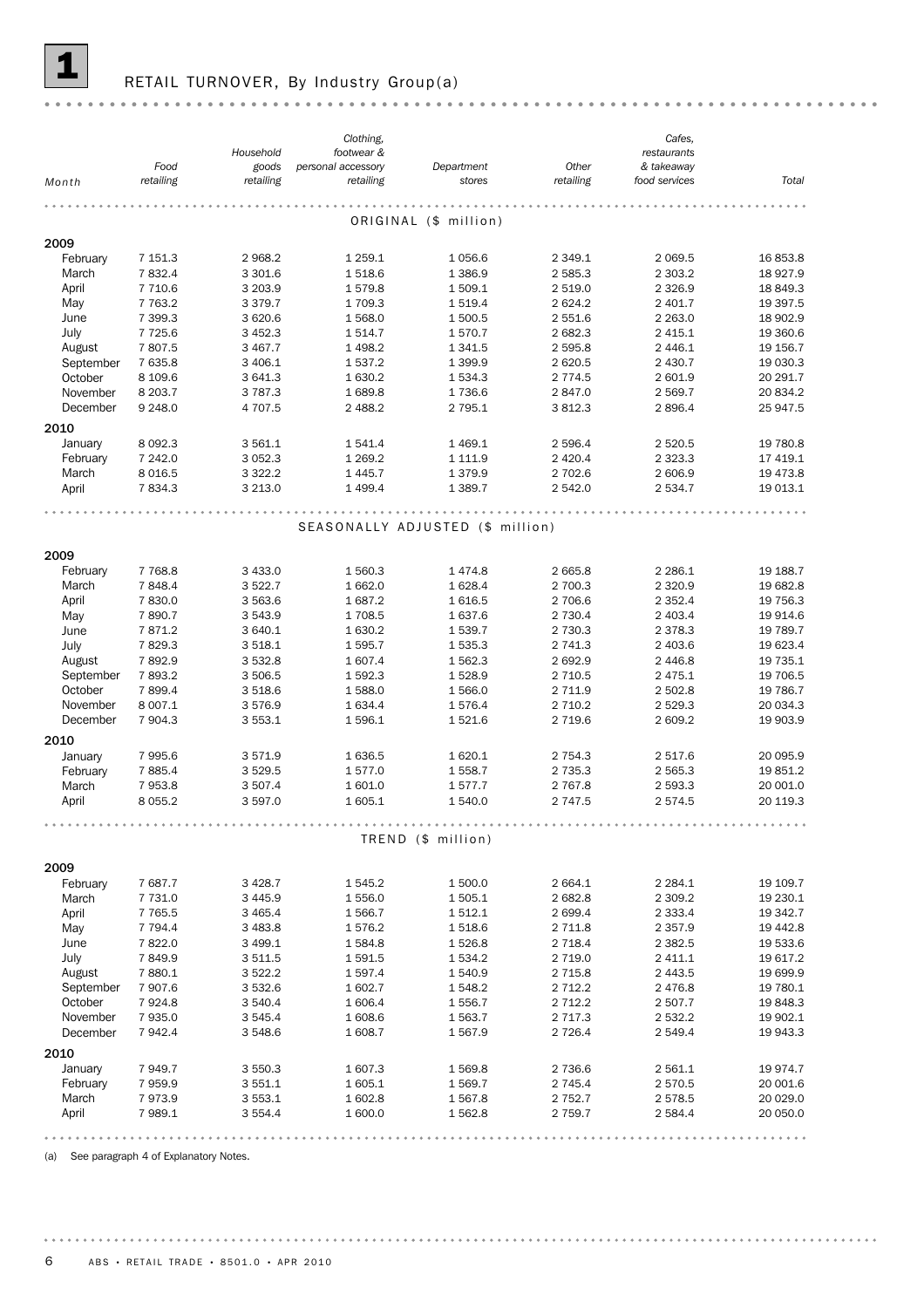

# RETAIL PERCENTAGE CHANGE, By Industry Group(a)

|                     |                   |                                                     | Clothing,                       |                                          |                    | Cafes,                      |               |
|---------------------|-------------------|-----------------------------------------------------|---------------------------------|------------------------------------------|--------------------|-----------------------------|---------------|
|                     |                   | Household                                           | footwear &                      |                                          |                    | restaurants                 |               |
| Month               | Food<br>retailing | goods<br>retailing                                  | personal accessory<br>retailing | Department<br>stores                     | Other<br>retailing | & takeaway<br>food services | Total         |
|                     |                   |                                                     |                                 |                                          |                    |                             |               |
|                     |                   |                                                     |                                 | ORIGINAL (% change from preceding month) |                    |                             |               |
|                     |                   |                                                     |                                 |                                          |                    |                             |               |
| 2009                |                   |                                                     |                                 |                                          |                    |                             |               |
| February            | $-10.4$           | $-16.6$                                             | $-18.4$                         | $-27.2$                                  | $-7.0$             | $-10.7$                     | $-13.1$       |
| March               | 9.5               | 11.2                                                | 20.6                            | 31.3                                     | 10.1               | 11.3                        | 12.3          |
| April               | $-1.6$            | $-3.0$                                              | 4.0                             | 8.8                                      | $-2.6$             | 1.0                         | $-0.4$        |
| May                 | 0.7               | 5.5                                                 | 8.2                             | 0.7                                      | 4.2                | 3.2                         | 2.9           |
| June                | $-4.7$            | 7.1                                                 | $-8.3$                          | $-1.2$                                   | $-2.8$             | $-5.8$                      | $-2.5$        |
| July                | 4.4<br>1.1        | $-4.6$<br>0.4                                       | $-3.4$<br>$-1.1$                | 4.7<br>$-14.6$                           | 5.1<br>$-3.2$      | 6.7<br>1.3                  | 2.4<br>$-1.1$ |
| August<br>September | $-2.2$            | $-1.8$                                              | 2.6                             | 4.4                                      | 1.0                | $-0.6$                      | $-0.7$        |
| October             | 6.2               | 6.9                                                 | 6.0                             | 9.6                                      | 5.9                | 7.0                         | 6.6           |
| November            | 1.2               | 4.0                                                 | 3.7                             | 13.2                                     | 2.6                | $-1.2$                      | 2.7           |
| December            | 12.7              | 24.3                                                | 47.2                            | 61.0                                     | 33.9               | 12.7                        | 24.5          |
|                     |                   |                                                     |                                 |                                          |                    |                             |               |
| 2010                |                   |                                                     |                                 |                                          |                    |                             |               |
| January             | $-12.5$           | $-24.4$                                             | $-38.1$                         | $-47.4$                                  | $-31.9$            | $-13.0$                     | $-23.8$       |
| February            | $-10.5$           | $-14.3$                                             | $-17.7$                         | $-24.3$                                  | $-6.8$             | $-7.8$                      | $-11.9$       |
| March               | 10.7              | 8.8                                                 | 13.9                            | 24.1                                     | 11.7               | 12.2                        | 11.8          |
| April               | $-2.3$            | $-3.3$                                              | 3.7                             | 0.7                                      | $-5.9$             | $-2.8$                      | $-2.4$        |
|                     |                   |                                                     |                                 |                                          |                    |                             |               |
|                     |                   | SEASONALLY ADJUSTED (% change from preceding month) |                                 |                                          |                    |                             |               |
|                     |                   |                                                     |                                 |                                          |                    |                             |               |
| 2009                |                   |                                                     |                                 |                                          |                    |                             |               |
| February            | $-0.7$            | $-3.4$                                              | $-2.6$                          | $-7.3$                                   | 0.0                | $-1.4$                      | $-1.9$        |
| March               | 1.0               | 2.6                                                 | 6.5                             | 10.4                                     | 1.3                | 1.5                         | 2.6           |
| April               | $-0.2$            | 1.2                                                 | 1.5                             | $-0.7$                                   | 0.2                | 1.4                         | 0.4           |
| May                 | 0.8               | $-0.6$                                              | 1.3                             | 1.3                                      | 0.9                | 2.2                         | 0.8           |
| June                | $-0.2$            | 2.7                                                 | $-4.6$                          | $-6.0$                                   | 0.0                | $-1.0$                      | $-0.6$        |
| July                | $-0.5$            | $-3.4$                                              | $-2.1$                          | $-0.3$                                   | 0.4                | 1.1                         | $-0.8$        |
| August              | 0.8               | 0.4                                                 | 0.7                             | 1.8                                      | $-1.8$             | 1.8                         | 0.6           |
| September           | 0.0               | $-0.7$                                              | $-0.9$                          | $-2.1$                                   | 0.7                | 1.2                         | $-0.1$        |
| October             | 0.1               | 0.3                                                 | $-0.3$                          | 2.4                                      | 0.1                | 1.1                         | 0.4           |
| November            | 1.4               | 1.7                                                 | 2.9                             | 0.7                                      | $-0.1$             | 1.1                         | 1.3           |
| December            | $-1.3$            | $-0.7$                                              | $-2.3$                          | $-3.5$                                   | 0.3                | 3.2                         | $-0.7$        |
| 2010                |                   |                                                     |                                 |                                          |                    |                             |               |
| January             | 1.2               | 0.5                                                 | 2.5                             | 6.5                                      | 1.3                | $-3.5$                      | 1.0           |
| February            | $-1.4$            | $-1.2$                                              | $-3.6$                          | $-3.8$                                   | $-0.7$             | 1.9                         | $-1.2$        |
| March               | 0.9               | $-0.6$                                              | 1.5                             | 1.2                                      | 1.2                | 1.1                         | 0.8           |
| April               | 1.3               | 2.6                                                 | 0.3                             | $-2.4$                                   | $-0.7$             | $-0.7$                      | 0.6           |
|                     |                   |                                                     |                                 |                                          |                    |                             |               |
|                     |                   |                                                     |                                 | TREND (% change from preceding month)    |                    |                             |               |
|                     |                   |                                                     |                                 |                                          |                    |                             |               |
| 2009                |                   |                                                     |                                 |                                          |                    |                             |               |
| February            | 0.7               | 0.4                                                 | 0.7                             | $0.2\,$                                  | 0.7                | 1.1                         | 0.7           |
| March               | 0.6               | 0.5                                                 | 0.7                             | 0.3                                      | 0.7                | 1.1                         | 0.6           |
| April               | 0.4               | 0.6                                                 | 0.7                             | 0.5                                      | 0.6                | 1.0                         | 0.6           |
| May                 | 0.4               | 0.5                                                 | 0.6                             | 0.4                                      | 0.5                | 1.0                         | 0.5           |
| June                | 0.4               | 0.4                                                 | 0.5                             | 0.5                                      | 0.2                | 1.0                         | 0.5           |
| July                | 0.4               | 0.4                                                 | 0.4                             | 0.5                                      | 0.0                | 1.2                         | 0.4           |
| August              | 0.4               | 0.3                                                 | 0.4                             | 0.4                                      | $-0.1$             | 1.3                         | 0.4           |
| September           | 0.3               | 0.3                                                 | 0.3                             | 0.5                                      | $-0.1$             | 1.4                         | 0.4           |
| October             | 0.2               | 0.2                                                 | 0.2                             | 0.5                                      | 0.0                | 1.2                         | 0.3           |
| November            | $0.1\,$           | 0.1                                                 | 0.1                             | 0.4                                      | 0.2                | 1.0                         | $0.3\,$       |
| December            | $0.1\,$           | 0.1                                                 | 0.0                             | 0.3                                      | 0.3                | 0.7                         | $0.2\,$       |
| 2010                |                   |                                                     |                                 |                                          |                    |                             |               |
| January             | 0.1               | 0.0                                                 | $-0.1$                          | 0.1                                      | 0.4                | 0.5                         | 0.2           |
| February            | $0.1\,$           | 0.0                                                 | $-0.1$                          | 0.0                                      | 0.3                | 0.4                         | $0.1\,$       |
| March               | 0.2               | 0.1                                                 | $-0.1$                          | $-0.1$                                   | 0.3                | 0.3                         | $0.1\,$       |
| April               | 0.2               | 0.0                                                 | $-0.2$                          | $-0.3$                                   | 0.3                | 0.2                         | 0.1           |
|                     |                   |                                                     |                                 |                                          |                    |                             |               |
|                     |                   |                                                     |                                 |                                          |                    |                             |               |

(a) See paragraph 4 of Explanatory Notes.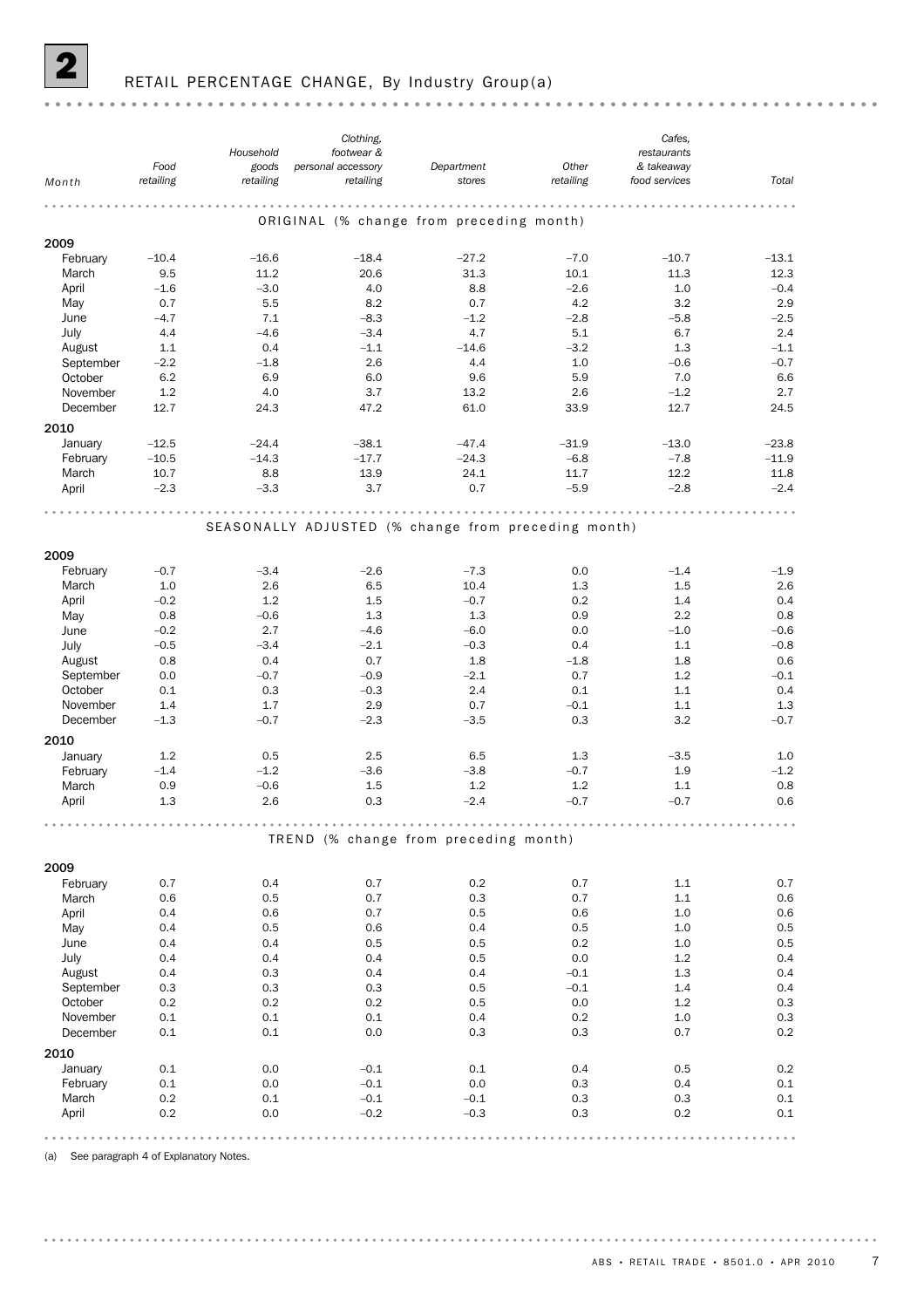

# RETAIL TURNOVER, By State

|           | New         |           |                                  |                       |             |          |           | Australian |           |
|-----------|-------------|-----------|----------------------------------|-----------------------|-------------|----------|-----------|------------|-----------|
|           | South       |           |                                  | South                 | Western     |          | Northern  | Capital    |           |
| Month     | Wales       | Victoria  | <b>Queensland</b>                | Australia             | Australia   | Tasmania | Territory | Territory  | Australia |
|           |             |           |                                  |                       |             |          |           |            |           |
|           |             |           |                                  | ORIGINAL (\$ million) |             |          |           |            |           |
| 2009      |             |           |                                  |                       |             |          |           |            |           |
| February  | 5 189.9     | 4 244.2   | 3 453.3                          | 1 2 2 9.6             | 1842.4      | 391.6    | 182.3     | 320.6      | 16 853.8  |
| March     | 5 7 5 1.0   | 4 804.1   | 3932.4                           | 1 389.9               | 2 0 5 3.4   | 431.8    | 210.6     | 354.6      | 18 9 27.9 |
| April     | 5 7 9 5.8   | 4 770.4   | 3890.2                           | 1374.9                | 2 0 28.6    | 428.1    | 205.7     | 355.7      | 18 849.3  |
| May       | 5943.7      | 4 852.4   | 4 0 38.8                         | 1412.8                | 2 129.3     | 429.8    | 217.6     | 373.1      | 19 397.5  |
| June      | 5 799.4     | 4 717.1   | 3952.6                           | 1 3 7 3 . 2           | 2 0 66.7    | 412.2    | 220.5     | 361.2      | 18 902.9  |
| July      | 5 8 8 4.7   | 4 798.1   | 4 109.8                          | 1 401.3               | 2 1 3 4 . 2 | 432.4    | 240.0     | 360.0      | 19 360.6  |
| August    | 5 861.6     | 4 745.9   | 4 0 9 4.5                        | 1 3 5 7 . 5           | 2078.3      | 422.9    | 236.1     | 359.9      | 19 156.7  |
| September | 5 852.2     | 4 724.0   | 4 0 4 5.1                        | 1 3 5 4 . 5           | 2 0 5 9.2   | 417.3    | 221.9     | 356.1      | 19 030.3  |
| October   | 6 3 1 2.5   | 5 001.6   | 4 2 3 0.5                        | 1454.6                | 2 2 2 8 . 3 | 457.7    | 230.9     | 375.7      | 20 291.7  |
| November  | 6 5 9 7.9   | 5 245.3   | 4 193.3                          | 1497.6                | 2 2 3 2 . 4 | 457.5    | 220.0     | 390.3      | 20 834.2  |
| December  | 8 2 4 9 . 2 | 6 544.3   | 5 2 1 5 .0                       | 1829.0                | 2 8 1 0.7   | 571.0    | 249.9     | 478.4      | 25 947.5  |
|           |             |           |                                  |                       |             |          |           |            |           |
| 2010      |             |           |                                  |                       |             |          |           |            |           |
| January   | 6 2 1 9 . 1 | 4 933.0   | 4 0 4 6.3                        | 1436.0                | 2 153.9     | 431.7    | 195.6     | 365.2      | 19 780.8  |
| February  | 5 377.6     | 4 4 0 6.1 | 3 5 2 5 .0                       | 1 258.8               | 1925.4      | 404.4    | 188.9     | 332.9      | 17 419.1  |
| March     | 6 0 2 2.9   | 4 922.2   | 3 9 2 0.4                        | 1442.7                | 2 134.6     | 442.0    | 214.6     | 374.4      | 19 473.8  |
| April     | 5828.6      | 4851.3    | 3824.7                           | 1 4 0 5.4             | 2 102.7     | 420.9    | 216.0     | 363.5      | 19 013.1  |
|           |             |           |                                  |                       |             |          |           |            |           |
|           |             |           | SEASONALLY ADJUSTED (\$ million) |                       |             |          |           |            |           |
|           |             |           |                                  |                       |             |          |           |            |           |
| 2009      |             |           |                                  |                       |             |          |           |            |           |
| February  | 5 898.3     | 4 804.8   | 3 986.6                          | 1 3 9 5.9             | 2 0 9 4 .0  | 429.9    | 216.6     | 362.5      | 19 188.7  |
| March     | 6 000.1     | 4926.8    | 4 131.2                          | 1435.9                | 2 152.4     | 444.3    | 226.6     | 365.6      | 19 682.8  |
| April     | 6 060.5     | 4 953.3   | 4 159.4                          | 1436.1                | 2 1 1 3 . 7 | 444.3    | 218.6     | 370.2      | 19 756.3  |
| May       | 6 102.8     | 4 957.3   | 4 198.0                          | 1449.6                | 2 170.9     | 445.1    | 219.3     | 371.6      | 19 914.6  |
| June      | 6 104.1     | 4 948.1   | 4 1 18.4                         | 1 4 3 1.2             | 2 162.7     | 439.9    | 215.2     | 370.2      | 19 789.7  |
| July      | 6 0 4 4.8   | 4 9 20.8  | 4 0 78.9                         | 1 4 1 2.7             | 2 142.2     | 436.9    | 218.6     | 368.4      | 19 623.4  |
| August    | 6 0 9 4 .0  | 4941.8    | 4 105.6                          | 1421.7                | 2 141.9     | 440.5    | 217.8     | 371.8      | 19 735.1  |
| September | 6 0 9 0.0   | 4 9 64.5  | 4 082.5                          | 1415.7                | 2 1 2 6.7   | 440.6    | 216.5     | 369.9      | 19 706.5  |
| October   | 6 184.9     | 4 913.3   | 4079.8                           | 1416.8                | 2 157.1     | 446.1    | 220.2     | 368.5      | 19 786.7  |
| November  | 6 250.6     | 5 008.7   | 4 0 9 9.9                        | 1459.5                | 2 169.6     | 447.1    | 221.7     | 377.2      | 20 034.3  |
| December  | 6 251.4     | 4 965.8   | 4 0 7 7 .9                       | 1 404.0               | 2 169.8     | 438.2    | 220.8     | 376.1      | 19 903.9  |
|           |             |           |                                  |                       |             |          |           |            |           |
| 2010      |             |           |                                  |                       |             |          |           |            |           |
| January   | 6 255.6     | 5 0 29.2  | 4 0 98.8                         | 1452.6                | 2 2 2 2 . 2 | 437.2    | 222.1     | 378.4      | 20 095.9  |
| February  | 6 1 1 3.8   | 4 996.1   | 4 0 7 4 .6                       | 1 4 3 1.1             | 2 191.5     | 443.9    | 224.2     | 376.0      | 19 851.2  |
| March     | 6 2 1 9 . 0 | 5 0 1 0.8 | 4 0 68.7                         | 1446.7                | 2 2 0 6.4   | 440.7    | 227.3     | 381.5      | 20 001.0  |
| April     | 6 172.2     | 5 085.6   | 4 116.1                          | 1488.3                | 2 2 0 4 .0  | 442.9    | 230.0     | 380.2      | 20 119.3  |
|           |             |           |                                  |                       |             |          |           |            |           |
|           |             |           |                                  | TREND (\$ million)    |             |          |           |            |           |
|           |             |           |                                  |                       |             |          |           |            |           |
| 2009      |             |           |                                  |                       |             |          |           |            |           |
| February  | 5 843.2     | 4 786.9   | 3 999.8                          | 1 394.0               | 2 0 8 4.2   | 428.1    | 215.2     | 358.3      | 19 109.7  |
| March     | 5 891.0     | 4 812.0   | 4 0 28.5                         | 1 399.6               | 2 092.4     | 430.7    | 215.9     | 359.9      | 19 230.1  |
| April     | 5932.7      | 4 837.4   | 4 0 54.2                         | 1 405.5               | 2 102.2     | 432.9    | 215.9     | 361.8      | 19 342.7  |
| May       | 5969.9      | 4 863.0   | 4 0 7 3 .5                       | 1 409.8               | 2 112.5     | 434.7    | 215.7     | 363.8      | 19 442.8  |
| June      | 6 006.3     | 4 888.2   | 4 085.3                          | 1 413.3               | 2 122.8     | 436.5    | 215.6     | 365.7      | 19 533.6  |
| July      | 6 046.6     | 4 910.9   | 4 090.0                          | 1 416.0               | 2 131.6     | 438.4    | 216.0     | 367.6      | 19 617.2  |
| August    | 6 0 9 3.9   | 4 931.0   | 4 090.2                          | 1 418.7               | 2 139.5     | 440.2    | 217.0     | 369.4      | 19 699.9  |
| September | 6 141.1     | 4 948.7   | 4 0 8 9.8                        | 1 422.0               | 2 147.5     | 441.8    | 218.2     | 371.1      | 19 780.1  |
| October   | 6 181.2     | 4 962.1   | 4 0 88.8                         | 1 424.7               | 2 156.7     | 442.7    | 219.4     | 372.6      | 19 848.3  |
| November  | 6 208.1     | 4973.5    | 4 0 8 7.4                        | 1 427.9               | 2 167.9     | 442.7    | 220.4     | 374.2      | 19 902.1  |
| December  | 6 2 18.9    | 4 986.0   | 4 085.9                          | 1 432.3               | 2 180.8     | 442.1    | 221.6     | 375.7      | 19 943.3  |
| 2010      |             |           |                                  |                       |             |          |           |            |           |
| January   | 6 2 1 6 . 3 | 5 000.9   | 4 085.3                          | 1 438.3               | 2 192.0     | 441.4    | 223.2     | 377.2      | 19 974.7  |
| February  | 6 206.6     | 5 017.4   | 4 086.2                          | 1 445.9               | 2 200.8     | 441.1    | 224.9     | 378.6      | 20 001.6  |
| March     | 6 195.4     | 5 034.5   | 4 088.6                          | 1 455.0               | 2 2 0 7 .8  | 441.1    | 226.7     | 379.9      | 20 029.0  |
| April     | 6 177.6     | 5 054.3   | 4 091.4                          | 1 464.5               | 2 212.0     | 440.9    | 228.3     | 381.0      | 20 050.0  |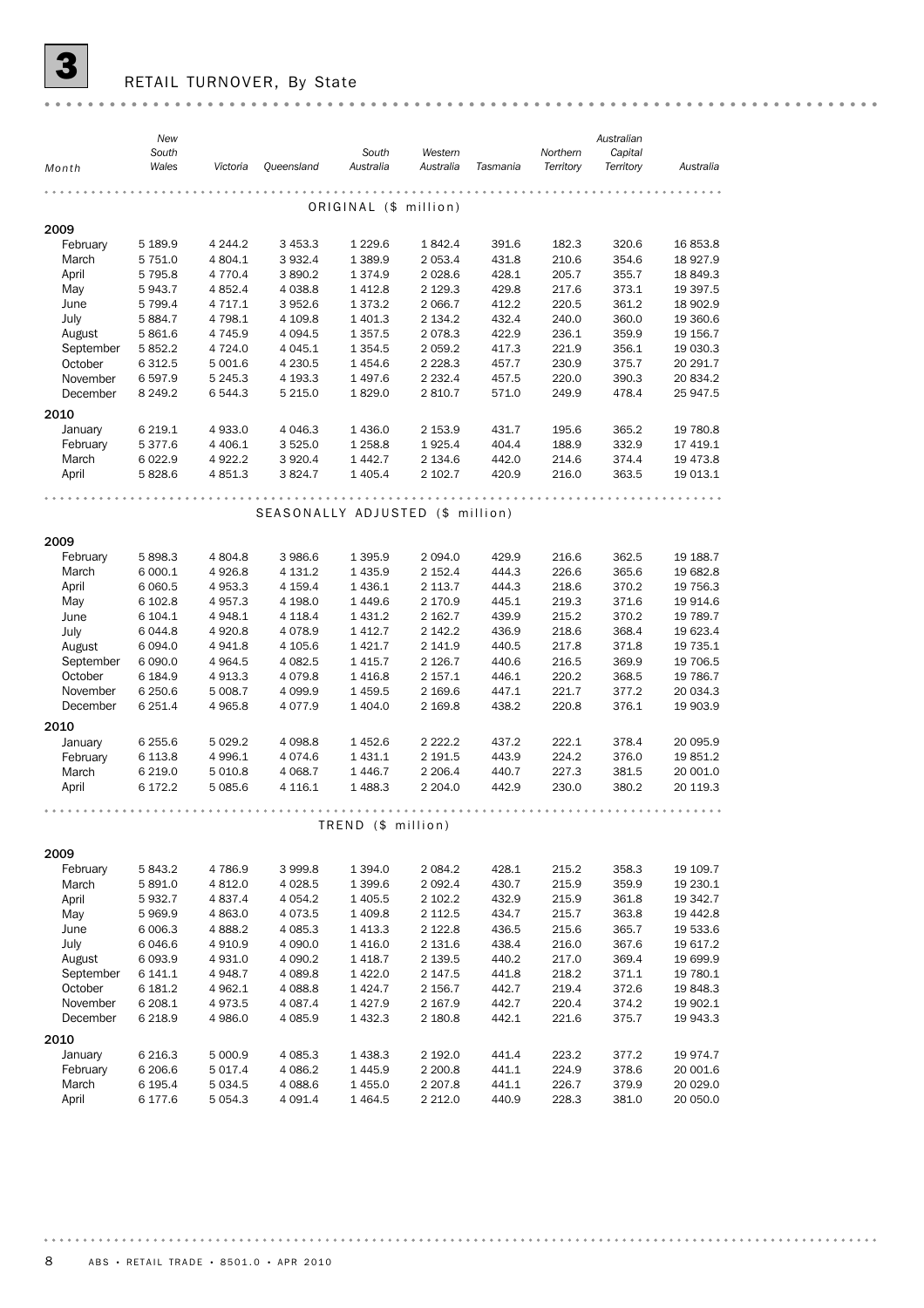

# RETAIL PERCENTAGE CHANGE, By State

|                | New<br>South  |                |                  | South                                               | Western          |                | Northern       | Australian<br>Capital |                  |
|----------------|---------------|----------------|------------------|-----------------------------------------------------|------------------|----------------|----------------|-----------------------|------------------|
| Month          | Wales         | Victoria       | Queensland       | Australia                                           | Australia        | Tasmania       | Territory      | Territory             | Australia        |
|                |               |                |                  |                                                     | .                |                | .              |                       |                  |
|                |               |                |                  | ORIGINAL (% change from preceding month)            |                  |                |                |                       |                  |
| 2009           |               |                |                  |                                                     |                  |                |                |                       |                  |
| February       | $-13.4$       | $-11.9$        | $-15.0$          | $-13.6$                                             | $-12.7$          | $-9.0$         | $-6.8$         | $-9.2$                | $-13.1$          |
| March<br>April | 10.8<br>0.8   | 13.2<br>$-0.7$ | 13.9<br>$-1.1$   | 13.0<br>$-1.1$                                      | 11.5<br>$-1.2$   | 10.3<br>$-0.9$ | 15.6<br>$-2.4$ | 10.6<br>0.3           | 12.3<br>$-0.4$   |
| May            | 2.6           | 1.7            | 3.8              | 2.8                                                 | 5.0              | 0.4            | 5.8            | 4.9                   | 2.9              |
| June           | $-2.4$        | $-2.8$         | $-2.1$           | $-2.8$                                              | $-2.9$           | $-4.1$         | 1.4            | $-3.2$                | $-2.5$           |
| July           | 1.5           | 1.7            | 4.0              | 2.0                                                 | 3.3              | 4.9            | 8.8            | $-0.3$                | 2.4              |
| August         | $-0.4$        | $-1.1$         | $-0.4$           | $-3.1$                                              | $-2.6$           | $-2.2$         | $-1.6$         | 0.0                   | $-1.1$           |
| September      | $-0.2$        | $-0.5$         | $-1.2$           | $-0.2$                                              | $-0.9$           | $-1.3$         | $-6.0$         | $-1.1$                | $-0.7$           |
| October        | 7.9           | 5.9            | 4.6              | 7.4                                                 | 8.2              | 9.7            | 4.1            | 5.5                   | 6.6              |
| November       | 4.5           | 4.9            | $-0.9$           | 3.0                                                 | 0.2              | 0.0            | $-4.7$         | 3.9                   | 2.7              |
| December       | 25.0          | 24.8           | 24.4             | 22.1                                                | 25.9             | 24.8           | 13.6           | 22.6                  | 24.5             |
| 2010           |               |                |                  |                                                     |                  |                |                |                       |                  |
| January        | $-24.6$       | $-24.6$        | $-22.4$          | $-21.5$                                             | $-23.4$          | $-24.4$        | $-21.7$        | $-23.7$               | $-23.8$          |
| February       | $-13.5$       | $-10.7$        | $-12.9$          | $-12.3$                                             | $-10.6$          | $-6.3$         | $-3.4$         | $-8.8$                | $-11.9$          |
| March          | 12.0          | 11.7           | 11.2             | 14.6                                                | 10.9             | 9.3            | 13.6           | 12.5                  | 11.8             |
| April          | $-3.2$        | $-1.4$         | $-2.4$           | $-2.6$                                              | $-1.5$           | $-4.8$         | 0.7            | $-2.9$                | $-2.4$           |
|                |               |                |                  |                                                     |                  |                |                |                       |                  |
|                |               |                |                  | SEASONALLY ADJUSTED (% change from preceding month) |                  |                |                |                       |                  |
|                |               |                |                  |                                                     |                  |                |                |                       |                  |
| 2009           |               |                |                  |                                                     |                  |                |                |                       |                  |
| February       | $-1.7$        | $-1.8$         | $-2.3$           | $-2.0$                                              | $-2.6$           | 0.3            | $-0.7$         | $-1.1$                | $-1.9$           |
| March          | 1.7           | 2.5            | 3.6              | 2.9                                                 | 2.8              | 3.3            | 4.6            | 0.8                   | 2.6              |
| April          | 1.0           | 0.5            | 0.7              | 0.0                                                 | $-1.8$           | 0.0            | $-3.5$         | 1.3                   | 0.4              |
| May            | 0.7           | 0.1            | 0.9              | 0.9                                                 | 2.7              | 0.2            | 0.3            | 0.4                   | 0.8              |
| June           | 0.0<br>$-1.0$ | $-0.2$         | $-1.9$<br>$-1.0$ | $-1.3$<br>$-1.3$                                    | $-0.4$<br>$-0.9$ | $-1.2$         | $-1.9$<br>1.6  | $-0.4$<br>$-0.5$      | $-0.6$<br>$-0.8$ |
| July<br>August | 0.8           | $-0.6$<br>0.4  | 0.7              | 0.6                                                 | 0.0              | $-0.7$<br>0.8  | $-0.3$         | 0.9                   | 0.6              |
| September      | $-0.1$        | 0.5            | $-0.6$           | $-0.4$                                              | $-0.7$           | 0.0            | $-0.6$         | $-0.5$                | $-0.1$           |
| October        | 1.6           | $-1.0$         | $-0.1$           | 0.1                                                 | 1.4              | 1.2            | 1.7            | $-0.4$                | 0.4              |
| November       | 1.1           | 1.9            | 0.5              | 3.0                                                 | 0.6              | 0.2            | 0.7            | 2.4                   | 1.3              |
| December       | 0.0           | $-0.9$         | $-0.5$           | $-3.8$                                              | 0.0              | $-2.0$         | $-0.4$         | $-0.3$                | $-0.7$           |
| 2010           |               |                |                  |                                                     |                  |                |                |                       |                  |
| January        | 0.1           | 1.3            | 0.5              | 3.5                                                 | 2.4              | $-0.2$         | 0.6            | 0.6                   | 1.0              |
| February       | $-2.3$        | $-0.7$         | $-0.6$           | $-1.5$                                              | $-1.4$           | 1.5            | 1.0            | $-0.6$                | $-1.2$           |
| March          | 1.7           | 0.3            | $-0.1$           | 1.1                                                 | 0.7              | $-0.7$         | 1.4            | 1.5                   | 0.8              |
| April          | $-0.8$        | 1.5            | 1.2              | 2.9                                                 | $-0.1$           | 0.5            | 1.2            | $-0.3$                | 0.6              |
|                |               |                |                  |                                                     |                  |                |                |                       |                  |
|                |               |                |                  | TREND (% change from preceding month)               |                  |                |                |                       |                  |
|                |               |                |                  |                                                     |                  |                |                |                       |                  |
| 2009           |               |                |                  |                                                     |                  |                |                |                       |                  |
| February       | 0.9           | 0.6            | 0.7              | 0.3                                                 | 0.3              | 0.7            | 0.7            | 0.5                   | 0.7              |
| March          | 0.8           | 0.5            | 0.7              | 0.4                                                 | 0.4              | 0.6            | 0.3            | 0.5                   | 0.6              |
| April          | 0.7           | 0.5            | 0.6              | 0.4                                                 | 0.5              | 0.5            | 0.0            | 0.5                   | 0.6              |
| May            | 0.6           | 0.5            | 0.5              | 0.3                                                 | 0.5              | 0.4            | $-0.1$         | 0.5                   | 0.5              |
| June           | 0.6           | 0.5            | 0.3              | 0.2                                                 | 0.5              | 0.4            | $0.0\,$        | 0.5                   | 0.5              |
| July<br>August | 0.7<br>0.8    | 0.5<br>0.4     | 0.1<br>0.0       | 0.2<br>0.2                                          | 0.4<br>0.4       | 0.4<br>0.4     | 0.2<br>0.4     | 0.5<br>0.5            | 0.4<br>0.4       |
| September      | 0.8           | 0.4            | 0.0              | 0.2                                                 | 0.4              | 0.4            | 0.6            | 0.5                   | 0.4              |
| October        | 0.7           | 0.3            | 0.0              | 0.2                                                 | 0.4              | 0.2            | 0.5            | 0.4                   | 0.3              |
| November       | 0.4           | 0.2            | 0.0              | 0.2                                                 | 0.5              | 0.0            | 0.5            | 0.4                   | 0.3              |
| December       | 0.2           | 0.2            | 0.0              | 0.3                                                 | 0.6              | $-0.1$         | 0.5            | 0.4                   | 0.2              |
| 2010           |               |                |                  |                                                     |                  |                |                |                       |                  |
| January        | 0.0           | 0.3            | 0.0              | 0.4                                                 | 0.5              | $-0.1$         | 0.7            | 0.4                   | 0.2              |
| February       | $-0.2$        | 0.3            | 0.0              | 0.5                                                 | 0.4              | $-0.1$         | 0.8            | 0.4                   | 0.1              |
| March          | $-0.2$        | 0.3            | 0.1              | 0.6                                                 | 0.3              | 0.0            | 0.8            | 0.3                   | 0.1              |
| April          | $-0.3$        | 0.4            | 0.1              | 0.7                                                 | 0.2              | 0.0            | 0.7            | 0.3                   | 0.1              |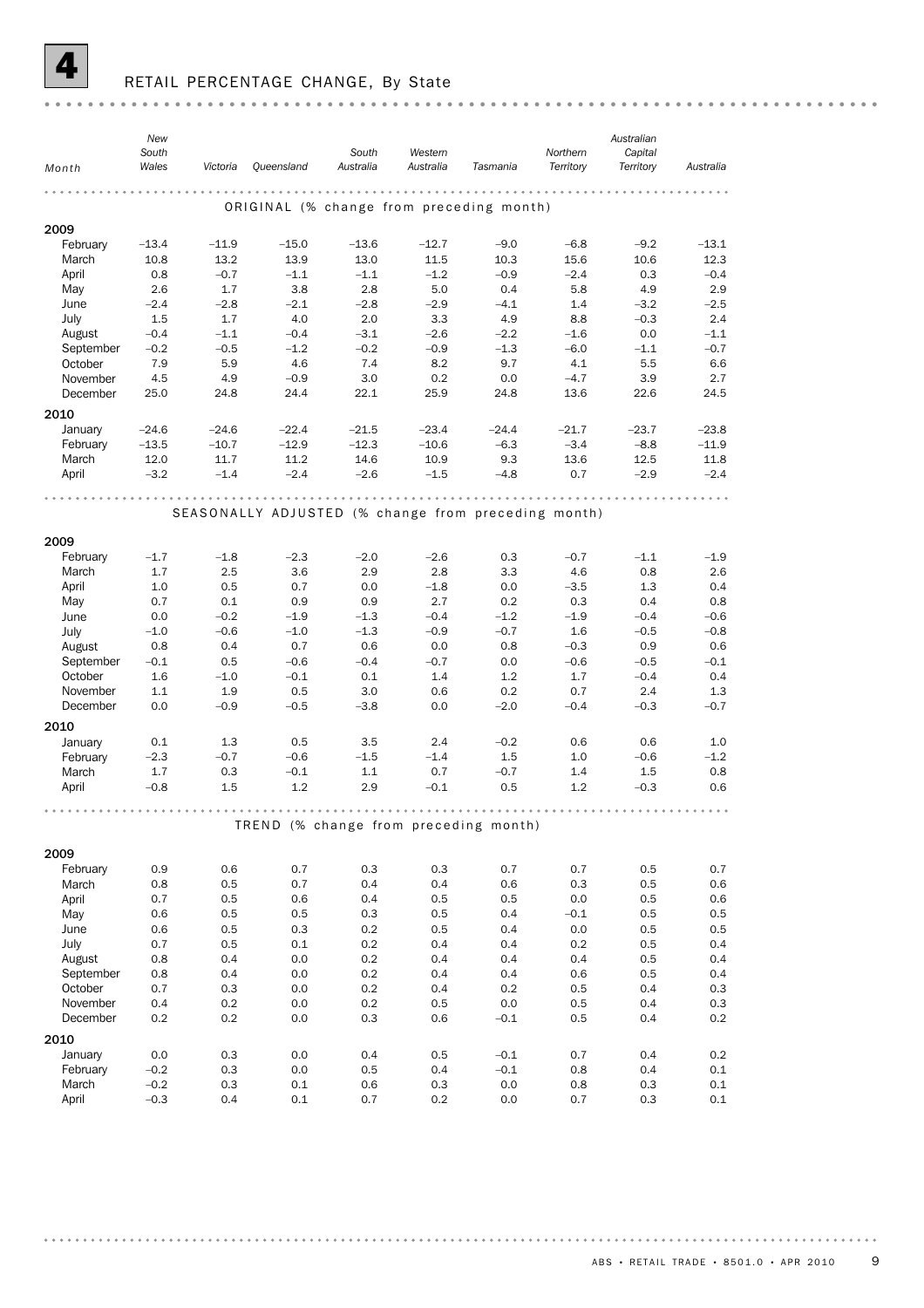#### EXPLANATORY NOTES

| <b>INTRODUCTION</b>   | 1 This publication presents estimates of the value of turnover of "retail trade"<br>businesses classified by industry, and by state and territory. For the purposes of this<br>publication "retail trade" includes those industries as defined in paragraphs 4 and 5.                                                                                                                                                                                                                                                                                                                                                                                                                                                                                                                                                                                                                                                                                                                                                                                                                                                                                                           |
|-----------------------|---------------------------------------------------------------------------------------------------------------------------------------------------------------------------------------------------------------------------------------------------------------------------------------------------------------------------------------------------------------------------------------------------------------------------------------------------------------------------------------------------------------------------------------------------------------------------------------------------------------------------------------------------------------------------------------------------------------------------------------------------------------------------------------------------------------------------------------------------------------------------------------------------------------------------------------------------------------------------------------------------------------------------------------------------------------------------------------------------------------------------------------------------------------------------------|
|                       | The estimates of turnover are compiled from the monthly Retail Business Survey.<br>2<br>About 500 'large' businesses are included in the survey every month, while a sample of<br>about 2,750 'smaller' businesses is selected. The 'large' business' contribution of<br>approximately 62% of the total estimate ensures a highly reliable Australian total turnover<br>estimate.                                                                                                                                                                                                                                                                                                                                                                                                                                                                                                                                                                                                                                                                                                                                                                                               |
|                       | Monthly estimates are presented in current price terms. Quarterly chain volume<br>З<br>measures at the state and industry levels are updated with the March, June, September<br>and December issues of this publication.                                                                                                                                                                                                                                                                                                                                                                                                                                                                                                                                                                                                                                                                                                                                                                                                                                                                                                                                                        |
| DEFINING RETAIL TRADE | The industries included in the survey are as defined in the Australian and New<br>4<br>Zealand Standard Industrial Classification (ANZSIC) 2006 (cat. no. 1292.0). Industry<br>statistics in this publication are presented at two levels of detail:<br>Industry group - the broadest industry level comprising 6 industry groups. This level<br>is used to present monthly current price and quarterly chain volume measure<br>estimates in this publication.<br>Industry subgroup - the most detailed industry level comprising 15 industry<br>subgroups. This level is used to present monthly current price estimates in time<br>series spreadsheets.                                                                                                                                                                                                                                                                                                                                                                                                                                                                                                                       |
|                       | The following shows the level at which retail trade statistics are released and defines<br>5<br>each industry subgroup in terms of ANZSIC 2006 classes:<br>$\blacksquare$ Food retailing<br>Supermarket and grocery stores and non-petrol sales (convenience stores) of<br>selected fuel retailing<br>Supermarket and grocery stores (4110)<br>non-petrol sales (convenience stores) of selected Fuel retailing (4000)<br>Liquor retailing<br>Liquor retailing (4123)<br>Other specialised food retailing<br>Fresh meat, fish and poultry retailing (4121)<br>Fruit & vegetable retailing (4122)<br>Other specialised food retailing (4129)<br>Household goods retailing<br>Furniture, floor coverings, houseware and textile goods retailing<br>Furniture retailing (4211)<br>Floor coverings retailing (4212)<br>Houseware retailing (4213)<br>Manchester and other textile goods retailing (4214)<br>Electrical and electronic goods retailing<br>Electrical, electronic and gas appliance retailing (4221)<br>Computer and computer peripheral retailing (4222)<br>Other electrical and electronic goods retailing (4229)<br>Hardware, building & garden supplies retailing |
|                       | Hardware and building supplies retailing (4231)<br>Garden supplies retailing (4232)                                                                                                                                                                                                                                                                                                                                                                                                                                                                                                                                                                                                                                                                                                                                                                                                                                                                                                                                                                                                                                                                                             |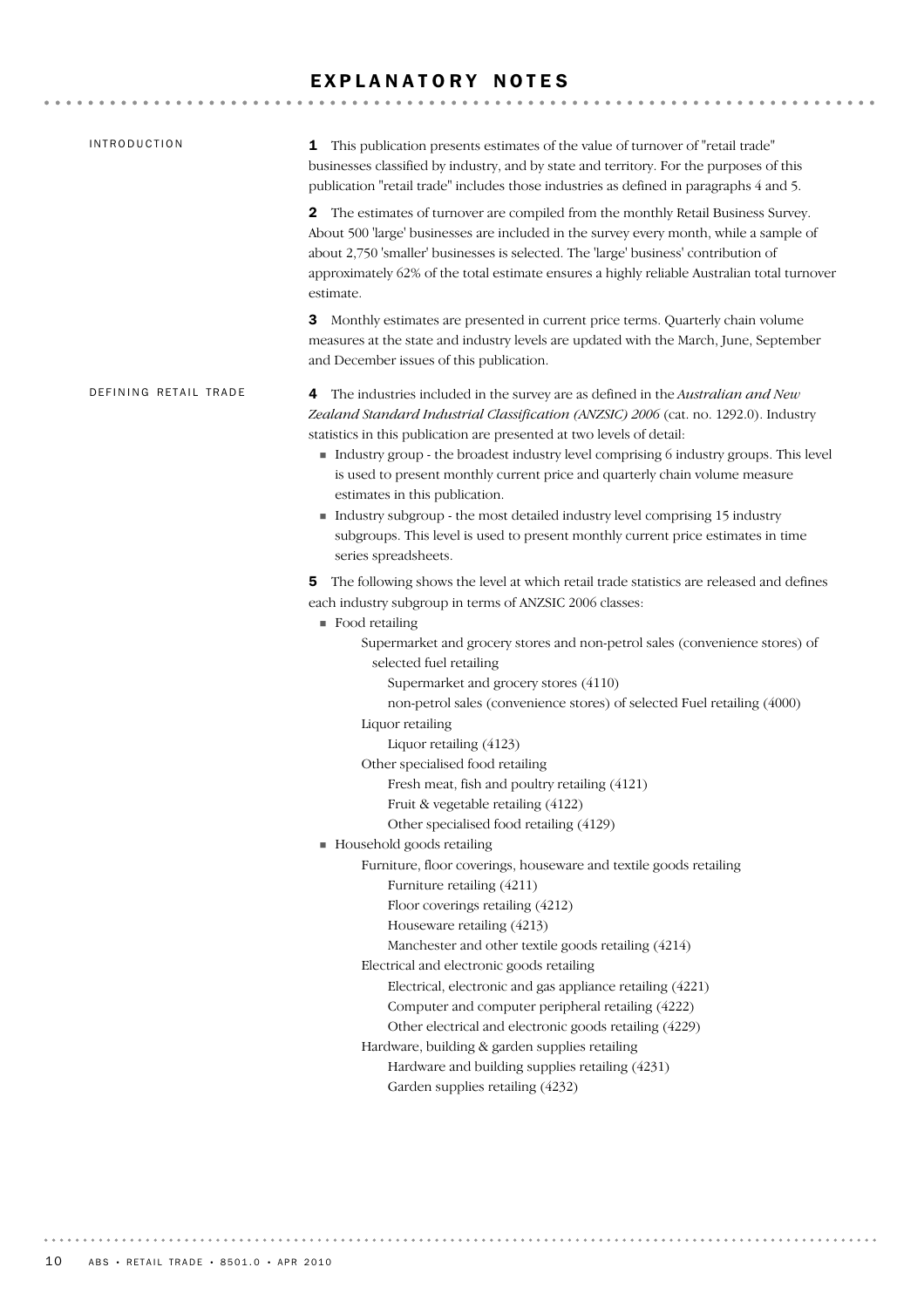| DEFINING RETAIL TRADE | • Clothing, footwear and personal accessory retailing                                      |
|-----------------------|--------------------------------------------------------------------------------------------|
| continued             | Clothing retailing                                                                         |
|                       | Clothing retailing (4251)                                                                  |
|                       | Footwear and other personal accessory retailing                                            |
|                       | Footwear retailing (4252)                                                                  |
|                       | Watch and jewellery retailing (4253)                                                       |
|                       | Other personal accessory retailing (4259)                                                  |
|                       | Department stores $(4260)$                                                                 |
|                       | • Other retailing                                                                          |
|                       | Newspaper and book retailing                                                               |
|                       | Newspaper and book retailing (4244)                                                        |
|                       | Other recreational goods retailing                                                         |
|                       | Sport and camping equipment retailing (4241)                                               |
|                       | Entertainment media retailing (4242)                                                       |
|                       | Toy and game retailing (4243)                                                              |
|                       | Pharmaceutical, cosmetic and toiletry goods retailing                                      |
|                       | Pharmaceutical, cosmetic and toiletry goods retailing (4271)                               |
|                       | Other retailing n.e.c                                                                      |
|                       | Stationery goods retailing (4272)                                                          |
|                       | Antique and used goods retailing (4273)                                                    |
|                       | Flower retailing (4274)                                                                    |
|                       | Other-store based retailing n.e.c (4279)                                                   |
|                       | Non-store retailing (4310)                                                                 |
|                       | Retail commission-based buying and/or selling (4320)                                       |
|                       | • Cafes, restaurants and takeaway food services                                            |
|                       | Cafes, restaurants and catering services                                                   |
|                       | Cafes and restaurants (4511)                                                               |
|                       | Catering services (4513)                                                                   |
|                       | Takeaway food services                                                                     |
|                       | Takeaway food services (4512)                                                              |
| SCOPE AND COVERAGE    | The scope of the Retail Business Survey is all employing retail trade businesses who<br>6  |
|                       | predominantly sell to households. Like most Australian Bureau of Statistics (ABS)          |
|                       | economic surveys, the frame used for the Survey is taken from the ABS Business Register    |
|                       | which includes registrations to the Australian Taxation Office's (ATO) pay-as-you-go       |
|                       | withholding (PAYGW) scheme. Each statistical unit included on the ABS Business             |
|                       | Register is classified to the ANZSIC industry in which it mainly operates. The frame is    |
|                       | supplemented with information about a small number of businesses which are classified      |
|                       | to a non-retail trade industry but which have significant retail trade activity.           |
|                       | <b>7</b> The frame is undated quarterly to take account of new businesses businesses which |

is updated quarterly to take account of new businesses, bu have ceased employing, changes in industry and other general business changes. The estimates include an allowance for the time it takes a newly registered business to get on to the survey frame. Businesses which have ceased employing are identified when the ATO cancels their Australian Business Number (ABN) and/or PAYGW registration. In addition, businesses with less than 50 employees which do not remit under the PAYGW scheme in each of the previous five quarters are removed from the frame.

8 To improve coverage and the quality of the estimates and to reduce the cost to the business community of reporting information to the ABS, turnover for franchisees is collected directly from a number of franchise head offices. The franchisees included in this reporting are identified and removed from the frame.

**\*\*\*\*\*\*\*\*\*\*\*\*\*\*\*\*\*\*\*\***\*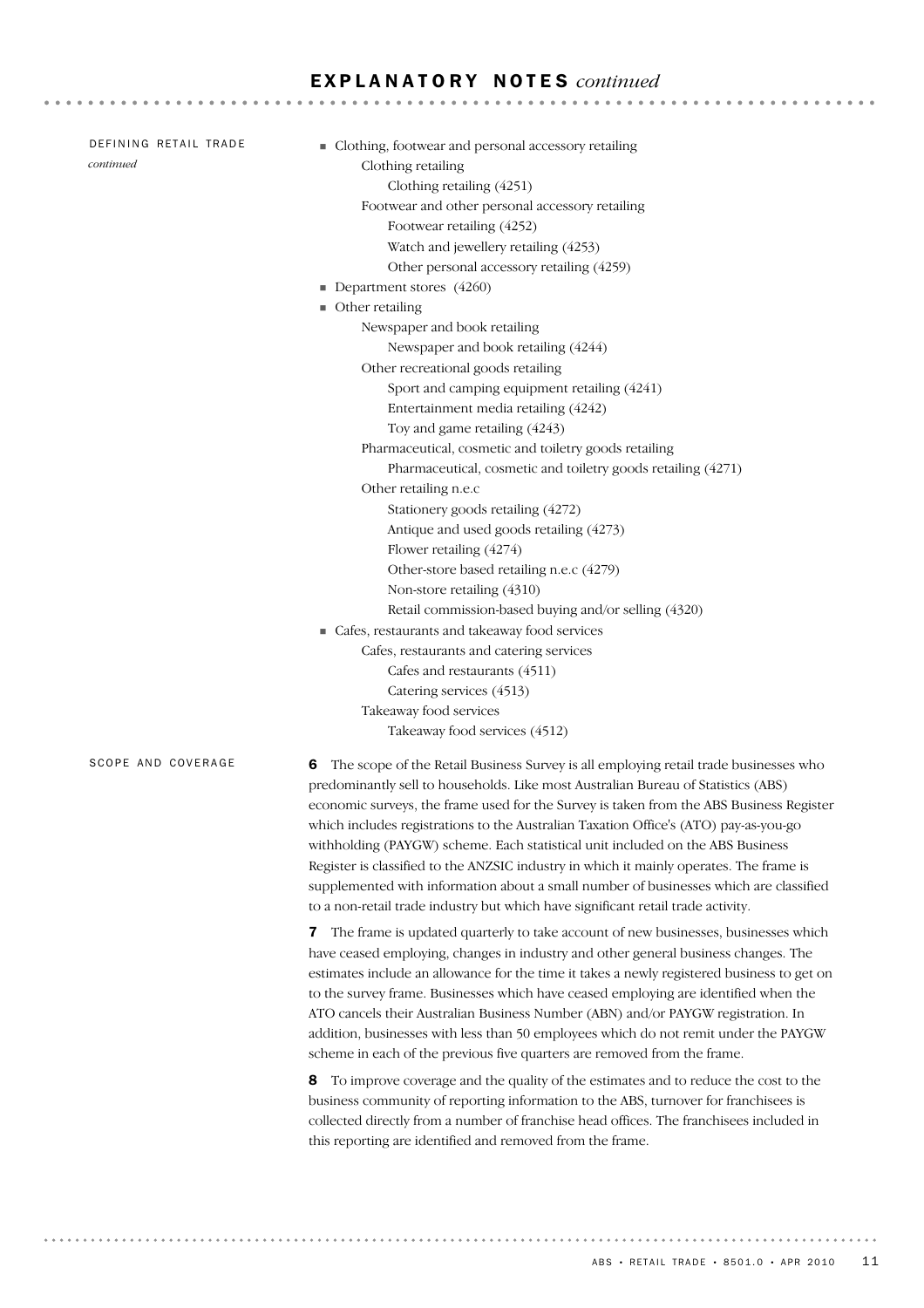STATISTICAL UNITS DEFINED ON THE ABS BUSINESS REGISTER

9 The ABS uses an economic statistics units model on the ABS Business Register to describe the characteristics of businesses, and the structural relationships between related businesses. The units model is also used to break groups of related businesses into relatively homogeneous components that can provide data to the ABS.

**10** The units model allocates businesses to one of two sub-populations. The vast majority of businesses are in what is called the ATO Maintained Population, while the remaining businesses are in the ABS Maintained Population. Together, these two sub-populations make up the ABS Business Register population.

11 Most businesses and organisations in Australia need to obtain an ABN, and are then included on the ATO Australian Business Register. Most of these businesses have simple structures; therefore the unit registered for an ABN will satisfy ABS statistical requirements. The businesses with simple structures constitute the ATO Maintained Population, and the ABN unit is used as the statistical unit for most economic collections.

**12** For the population of businesses where the ABN unit is not suitable for ABS statistical requirements, the ABS maintains its own units structure through direct contact with each business. These businesses constitute the ABS Maintained Population. This population consists typically of large, complex and diverse businesses. The statistical unit used in the Retail Business Survey for this population is the Type of Activity Unit. The Type of Activity Unit is comprised of one or more business entities, sub-entities or branches of a business entity within an Enterprise Group that can report production and employment data for similar economic activities. When a minimum set of data items are available, a Type of Activity Unit is created which covers all the operations within an ANZSIC subdivision and the unit is classified to that subdivision. Where a business cannot supply adequate data for each industry, a Type of Activity Unit is formed which contains activity in more than one industry subdivision.

13 The Survey is conducted monthly primarily by telephone interview although a small number of questionnaires are mailed to businesses. The businesses included in the survey are selected by random sample from a frame stratified by state, industry and business size. The survey uses annualised turnover as the measure of business size. For the ATO Maintained Population, the annualised turnover is based on the ATO's Business Activity Statement item Total sales and for the ABS Maintained Population a modelled annualised turnover is used. For stratification purposes the annualised turnover allocated to each business is not updated each quarter as to do so would result in increased volatility in the estimates. SURVEY METHODOLOGY

> 14 Each quarter, some businesses in the sample are replaced, at random, by other businesses so that the reporting load can be spread across smaller retailers. This sample replacement occurs in the first month of each quarter which may increase the volatility of estimates between this month and the previous month especially at the state by industry subgroup level.

> 15 Generalised regression estimation methodology is used for estimation. For estimation purposes, the annualised turnover allocated to each business is updated each quarter.

16 Most businesses can provide turnover on a calendar month basis and this is how the data are presented. When businesses cannot provide turnover on a calendar month basis, the reported data and the period they relate to are used to estimate turnover for the calendar month.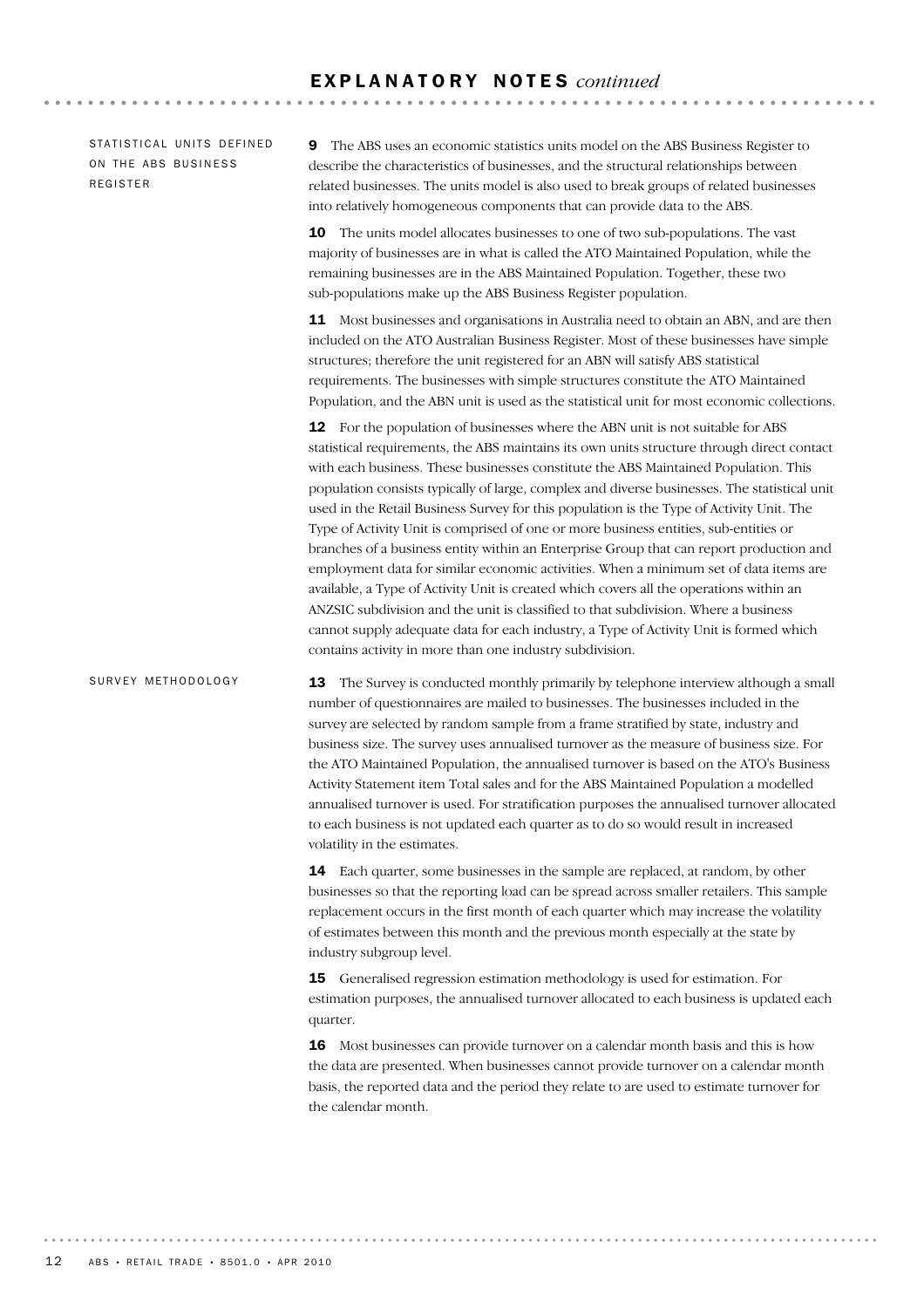| SURVEY METHODOLOGY<br>continued             | 17 Most retailers operate in a single state/territory. For this reason, estimates of<br>turnover by state/territory are only collected from the larger retailers which are included<br>in the survey each month. These retailers are asked to provide turnover for sales from<br>each state/territory in which the business operates. Turnover for the smaller businesses<br>is allocated to the state of their mailing address as recorded on the ABS Business<br>Register.                                                                                                                                                                                                                                                                                                                                                                                                                                                                                                                                                                                                                                                                                                                                                                                                                                                                                                                                                                                                                                                                                                                                                                                                                                                                                                                                                                                                                                                                                                                                                                                                                                                                                                                                                                                                                                                                                                                                                                                                                                                                                      |
|---------------------------------------------|-------------------------------------------------------------------------------------------------------------------------------------------------------------------------------------------------------------------------------------------------------------------------------------------------------------------------------------------------------------------------------------------------------------------------------------------------------------------------------------------------------------------------------------------------------------------------------------------------------------------------------------------------------------------------------------------------------------------------------------------------------------------------------------------------------------------------------------------------------------------------------------------------------------------------------------------------------------------------------------------------------------------------------------------------------------------------------------------------------------------------------------------------------------------------------------------------------------------------------------------------------------------------------------------------------------------------------------------------------------------------------------------------------------------------------------------------------------------------------------------------------------------------------------------------------------------------------------------------------------------------------------------------------------------------------------------------------------------------------------------------------------------------------------------------------------------------------------------------------------------------------------------------------------------------------------------------------------------------------------------------------------------------------------------------------------------------------------------------------------------------------------------------------------------------------------------------------------------------------------------------------------------------------------------------------------------------------------------------------------------------------------------------------------------------------------------------------------------------------------------------------------------------------------------------------------------|
| DEFINITION OF TURNOVER                      | Turnover includes:<br>18<br>retail sales;<br>wholesale sales;<br>• takings from repairs, meals and hiring of goods (except for rent, leasing and hiring<br>of land and buildings);<br>commissions from agency activity (e.g. commissions received from collecting dry<br>cleaning, selling lottery tickets, etc.); and<br>from July 2000, the goods and services tax.                                                                                                                                                                                                                                                                                                                                                                                                                                                                                                                                                                                                                                                                                                                                                                                                                                                                                                                                                                                                                                                                                                                                                                                                                                                                                                                                                                                                                                                                                                                                                                                                                                                                                                                                                                                                                                                                                                                                                                                                                                                                                                                                                                                             |
| SEASONAL ADJUSTMENT AND<br>TREND ESTIMATION | Seasonally adjusted estimates are derived by estimating and removing systematic<br>19<br>calendar related effects from the original series. In the Retail trade series, these calendar<br>related effects are known as:<br>seasonal e.g. annual patterns in sales, such as increased spending in December as a<br>result of Christmas<br>• trading day influences arising from weekly patterns in sales and the varying length of<br>each month and the varying number of Sundays, Mondays, Tuesdays, etc. in each<br>month<br>• an Easter proximity effect, which is caused when Easter, a moveable holiday, falls<br>late in March or early in April<br>a Father's Day effect, which is caused when the first Sunday in September falls in the<br>first few days of the month and Father's Day shopping occurs in August.<br>20 Each of these influences is estimated by separate factors which, when combined,<br>are referred to as the combined adjustment factors. The combined adjustment factors<br>are based on observed patterns in the historical data. It is possible that with the<br>introduction of ANZSIC 2006 from July 2009 the historical patterns may not be as<br>relevant to some series. For example Watch and jewellery retailing moved from the<br>Other retailing n.e.c industry subgroup to the Footwear and other personal accessory<br>retailing industry subgroup under ANZSIC 2006. The seasonal patterns for other<br>businesses in the Footwear and other personal accessory retailing industry subgroup<br>appear to differ from watch and jewellery retailers. The combined adjustment factors will<br>evolve over time to reflect any new seasonal or trading day patterns, although in this<br>example, an estimate for this impact (seasonal break) has been implemented in the<br>combined adjustment factors.<br>21 The following Retail trade series are directly seasonally adjusted:<br>Australian turnover<br>each state total<br>each Australian industry subgroup total<br>each state by industry subgroup.<br>22 A "two-dimensional reconciliation" methodology is used on the seasonally adjusted<br>time series to force additivity - that is, to force the sum of fine-level (state by industry<br>subgroup) estimates to equal the Australian, state and industry subgroup totals. The<br>industry group totals are derived from the lower level estimates.<br>23 Quarterly seasonally adjusted series used in the compilation of the chain volume<br>measures are the sum of their applicable monthly series. |
|                                             |                                                                                                                                                                                                                                                                                                                                                                                                                                                                                                                                                                                                                                                                                                                                                                                                                                                                                                                                                                                                                                                                                                                                                                                                                                                                                                                                                                                                                                                                                                                                                                                                                                                                                                                                                                                                                                                                                                                                                                                                                                                                                                                                                                                                                                                                                                                                                                                                                                                                                                                                                                   |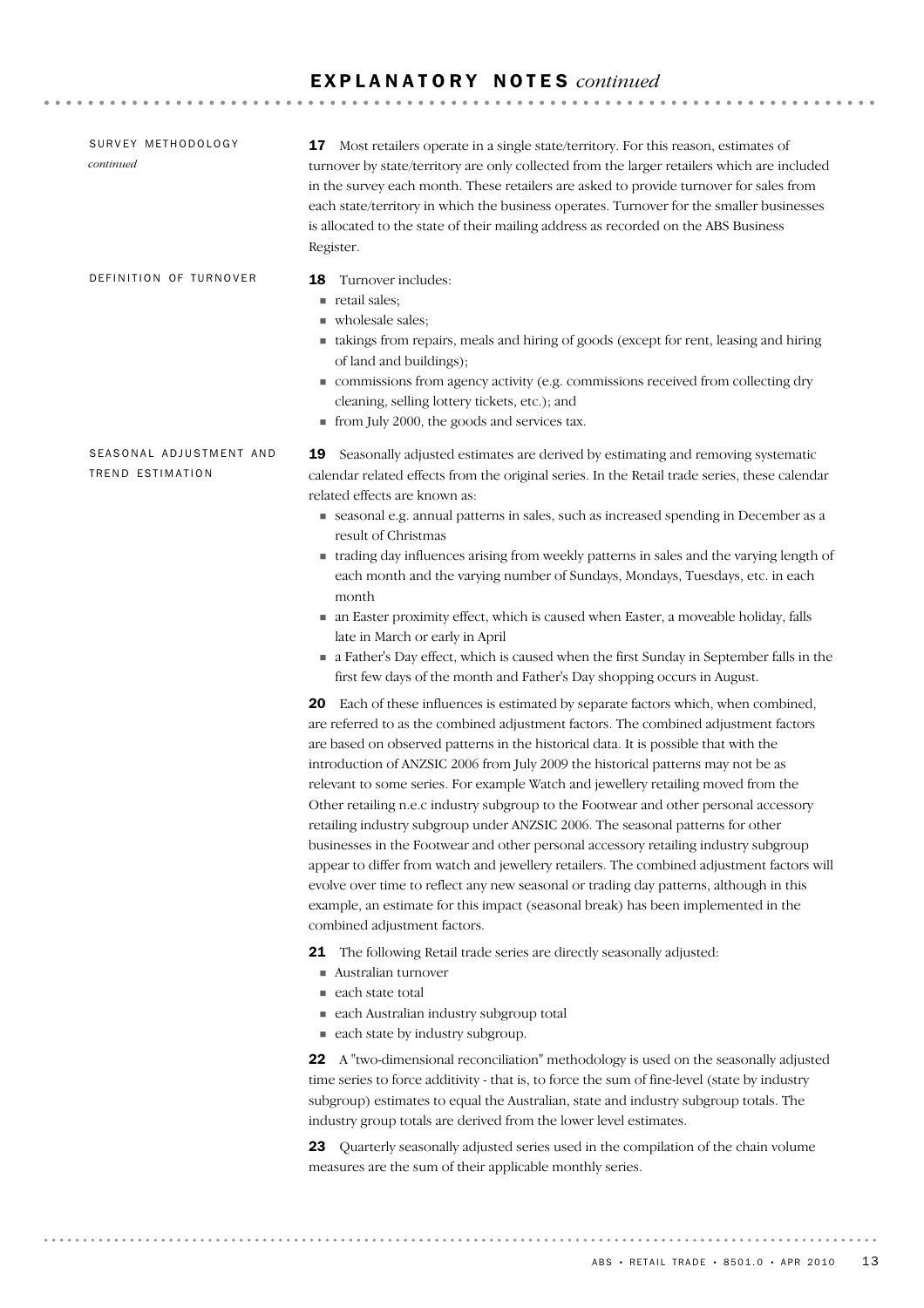SEASONAL ADJUSTMENT AND TR E N D ES T I M A T I O N *continued*

24 Autoregressive integrated moving average (ARIMA) modelling can improve the revision properties of the seasonally adjusted and trend estimates. ARIMA modelling relies on the characteristics of the series being analysed to project future period data. The projected values are temporary, intermediate values, that are only used internally to improve the estimation of the seasonal factors. The projected data do not affect the original estimates and are discarded at the end of the seasonal adjustment process. The retail collection uses an individual ARIMA model for each of the industry totals and state totals. The ARIMA model is assessed as part of the annual reanalysis.

**AAAAAAAAAA** 

25 In the seasonal adjustment process, both the seasonal and trading day factors evolve over time to reflect changes in spending and trading patterns. Examples of this evolution include the slow move in spending from December to January; and, increased trading activity on weekends and public holidays. The Retail series uses a concurrent seasonal adjustment methodology to derive the combined adjustment factors. This means that data from the current month are used in estimating seasonal and trading day factors for the current and previous months. For more information see *Information paper: Introduction of Concurrent Seasonal Adjustment into the Retail Trade Series* (cat. no. 8514.0).

26 The seasonal and trading day factors are reviewed annually at a more detailed level than possible in the monthly processing cycle. The annual reanalysis can result in relatively higher revisions to the seasonally adjusted series than during normal monthly processing. For Retail Trade, the results of the latest review are normally included in the July issue based on data up to June. However for ANZSIC 2006 series, the seasonal reanalysis was based on data up to November 2008.

27 The seasonally adjusted estimates still reflect the sampling and non-sampling errors to which the original estimates are subject. This is why it is recommended that trend series be used with the seasonally adjusted series to analyse underlying month-to-month movements.

28 The trend estimates are derived by applying a 13-term Henderson moving average to the seasonally adjusted monthly series and a 7-term Henderson moving average to the seasonally adjusted quarterly series. The Henderson moving average is symmetric, but as the end of a time series is approached, asymmetric forms of the moving average have to be applied. The asymmetric moving averages have been tailored to suit the particular characteristics of individual series and enable trend estimates for recent periods to be produced. An end-weight parameter 2.0 of the asymmetric moving average is used to produce trend estimates for the Australia, State and Australian industry group totals. For the other series a standard end-weight parameter 3.5 of the asymmetric moving average is used. Estimates of the trend will be improved at the current end of the time series as additional observations become available. This improvement is due to the application of different asymmetric moving averages for the most recent six months for monthly series and three quarters for quarterly series. As a result of the improvement, most revisions to the trend estimates will be observed in the most recent six months or three quarters.

29 Trend estimates are used to analyse the underlying behaviour of the series over time. As a result of the introduction of The New Tax System, a break in the monthly trend series has been inserted between June and July 2000. Care should therefore be taken if comparisons span this period. For more details refer to the Appendix in the December 2000 issue of this publication.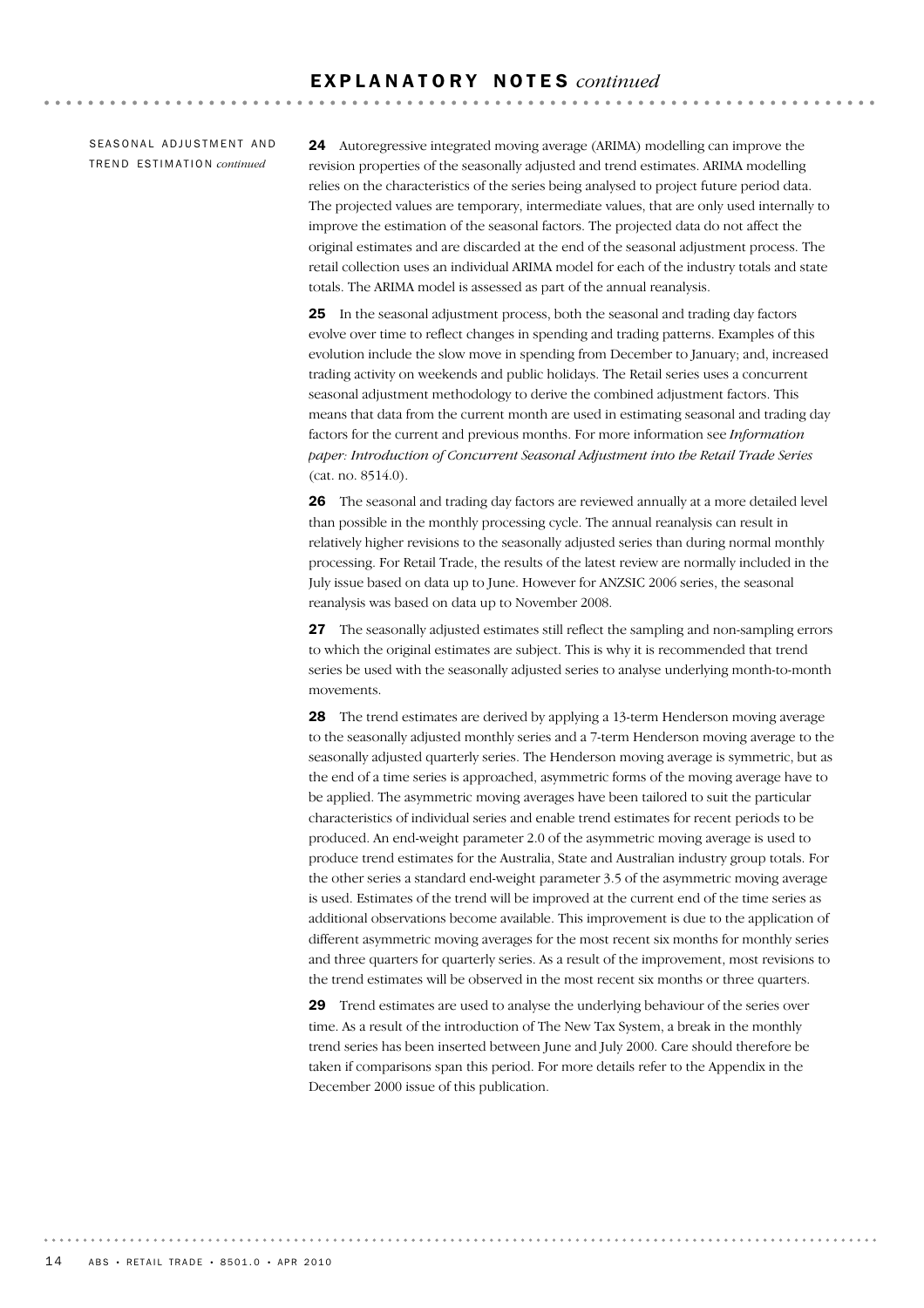| SEASONAL ADJUSTMENT AND<br>TREND ESTIMATION continued | For further information on seasonally adjusted and trend estimates, see:<br>30<br>Feature article: Use of ARIMA modelling to reduce revisions in the October 2004<br>issue of Australian Economic Indicators (cat. no. 1350.0)<br>Information Paper: Introduction of Concurrent Seasonal Adjustment into the<br>Retail Trade Series (cat. no. 8514.0)<br>Information Paper: A Guide to Interpreting Time Series - Monitoring Trends, 2003<br>(cat. no. 1349.0)<br>or contact the Assistant Director, Time Series Analysis on Canberra (02) 6252 6406<br>or by email at <time.series.analysis@abs.gov.au>.</time.series.analysis@abs.gov.au>                                                                                                                                                                                                                                                                                                                                                                                               |
|-------------------------------------------------------|-------------------------------------------------------------------------------------------------------------------------------------------------------------------------------------------------------------------------------------------------------------------------------------------------------------------------------------------------------------------------------------------------------------------------------------------------------------------------------------------------------------------------------------------------------------------------------------------------------------------------------------------------------------------------------------------------------------------------------------------------------------------------------------------------------------------------------------------------------------------------------------------------------------------------------------------------------------------------------------------------------------------------------------------|
| ANALYSING TREND<br>ESTIMATES                          | 31 The following terms are used in this publication to describe month to month<br>movements in the trend series:<br>in decline - percentage change in trend estimate less than zero<br>no change or flat - percentage change in the trend estimate equal to zero<br>■ weak growth - percentage change in the trend estimate of 0.1 to 0.3%<br>moderate growth - percentage change in the trend estimate of 0.4 to 0.7%<br>■ strong growth - percentage change in the trend estimate greater than 0.7%.                                                                                                                                                                                                                                                                                                                                                                                                                                                                                                                                    |
| RELIABILITY OF ESTIMATES                              | There are two types of error possible in estimates of retail turnover:<br>32<br>Sampling error which occurs because a sample, rather than the entire population, is<br>surveyed. One measure of the likely difference resulting from not including all<br>establishments in the survey is given by the standard error. Sampling error may be<br>influenced by the sample replacement that occurs in the first month of each<br>quarter. This may increase the volatility of estimates between this month and the<br>previous month especially at the state by industry subgroup level.<br>Non sampling error which arises from inaccuracies in collecting, recording and<br>processing the data. The most significant of these errors are: misreporting of data<br>items; deficiencies in coverage; non-response; and processing errors. Every effort<br>is made to minimise reporting error by the careful design of questionnaires,<br>intensive training and supervision of interviewers, and efficient data processing<br>procedures. |
| STANDARD ERRORS                                       | Seasonally adjusted and trend estimates and chain volume measures are also<br>33<br>subject to sampling variability. For seasonally adjusted estimates, the standard errors are<br>approximately the same as for the original estimates. For trend estimates, the standard<br>errors are likely to be smaller. For quarterly chain volume measures, the standard errors<br>may be up to 10% higher than those for the corresponding current price estimates<br>because of the sampling variability contained in the prices data used to deflate the<br>current price estimates.                                                                                                                                                                                                                                                                                                                                                                                                                                                           |
|                                                       | 34 Estimates, in original terms, are available from the Downloads tab of this issue on<br>the ABS website. Estimates that have an estimated relative standard error (RSE) between<br>10% and 25% are annotated with the symbol '^'. These estimates should be used with<br>caution as they are subject to sampling variability too high for some purposes. Estimates<br>with a RSE between 25% and 50% are annotated with the symbol '*', indicating that the<br>estimates should be used with caution as they are subject to sampling variability too high<br>for most practical purposes. Estimates with a RSE greater than 50% are annotated with<br>the symbol '**' indicating that the sampling variability causes the estimates to be<br>considered too unreliable for general use.                                                                                                                                                                                                                                                 |
|                                                       | 35 To further assist users in assessing the reliability of estimates, key data series have<br>been given a grading of A to B. Where:<br>A represents a relative standard error on level of less than 2%. The published<br>estimates are highly reliable for movement analysis.<br>• B represents a relative standard error on level between 2% and 5%, meaning the<br>estimates are reliable for movement analysis purposes.                                                                                                                                                                                                                                                                                                                                                                                                                                                                                                                                                                                                              |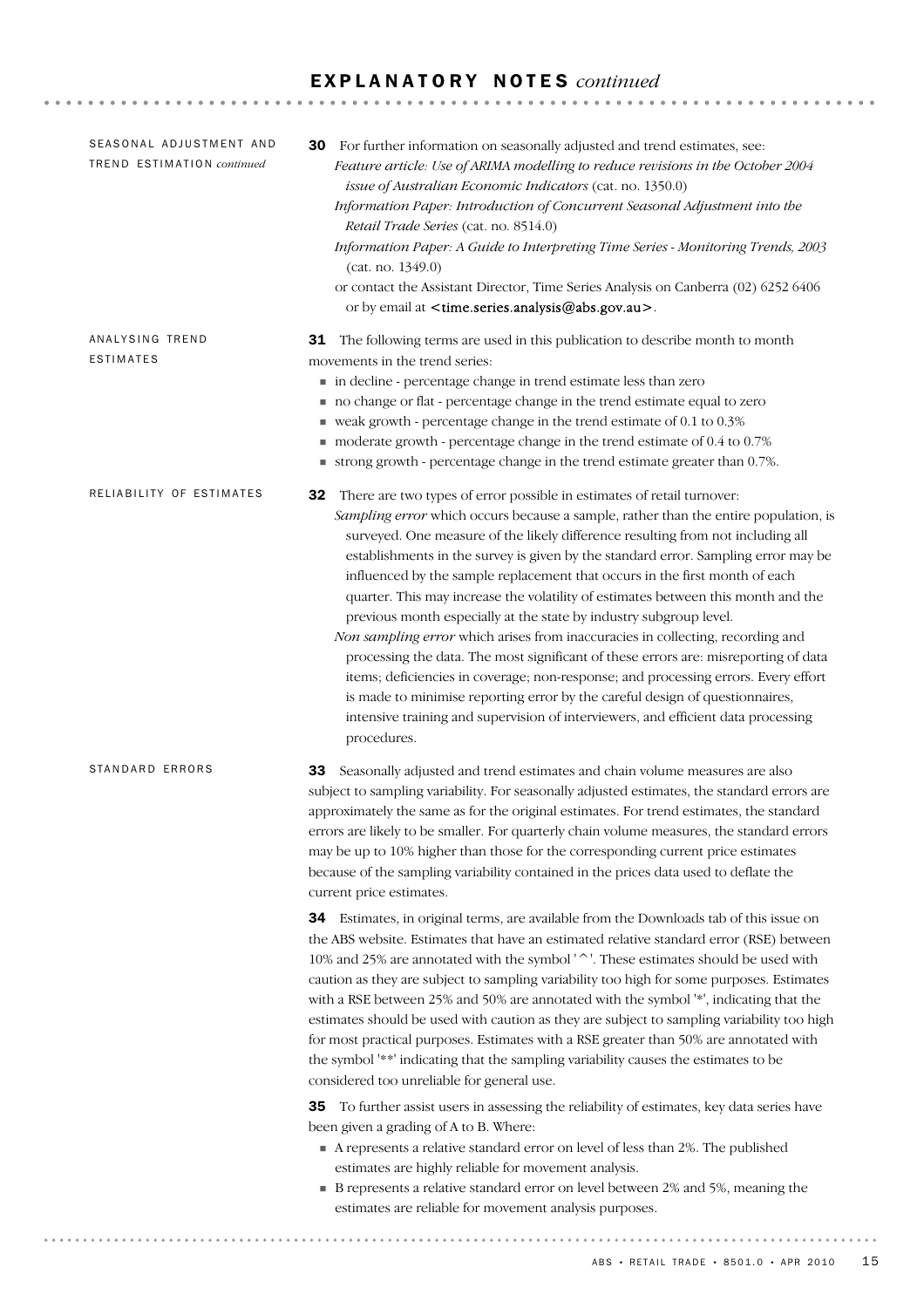STANDARD ERRORS *continued* 

. . . . . . . . . . . . . . . . . . .

36 The tables below provide an indicator of reliability for the estimates in original terms. The reliability indicator is based on an average RSE derived over four years.

#### RELATIVE STANDARD ERRORS BY INDUSTRY GROUP

|                | Food<br>retailing | Household<br>good<br>retailing | Clothing<br>and soft<br>good<br>retailing | Department<br>stores | Other<br>retailing | Cafes,<br>restaurants<br>and<br>takeaway<br>food services | Total |
|----------------|-------------------|--------------------------------|-------------------------------------------|----------------------|--------------------|-----------------------------------------------------------|-------|
| <b>RSE</b> (%) | А                 | А                              | B                                         | А                    | B                  | B                                                         | A     |
|                |                   |                                |                                           |                      |                    |                                                           |       |

. . . . . . . . . . . . . . . .

. . . . . . . . .

#### RELATIVE STANDARD ERRORS BY STATE

|                           | NSW Vic. Old SA WA Tas. NT ACT Aust. |  |  |  |  |
|---------------------------|--------------------------------------|--|--|--|--|
| RSE (%) A A A A A B A A A |                                      |  |  |  |  |
|                           |                                      |  |  |  |  |

37 Standard errors for the Australian estimates (original data) for April 2010 contained in this publication are:

| Data Series                                                                                                  | Estimate                       | Standard<br>error    |
|--------------------------------------------------------------------------------------------------------------|--------------------------------|----------------------|
| Level of retail turnover $(\$m)$<br>Change from preceding month $(\$m)$<br>% change from preceding month (%) | 19 013.1<br>$-460.7$<br>$-2.4$ | 146.4<br>93.0<br>0.5 |
|                                                                                                              |                                |                      |

RELIABILITY OF TREND ESTIMATES

38 The trending process dampens the volatility in the original and seasonally adjusted estimates. However, trend estimates are subject to revisions as future observations become available.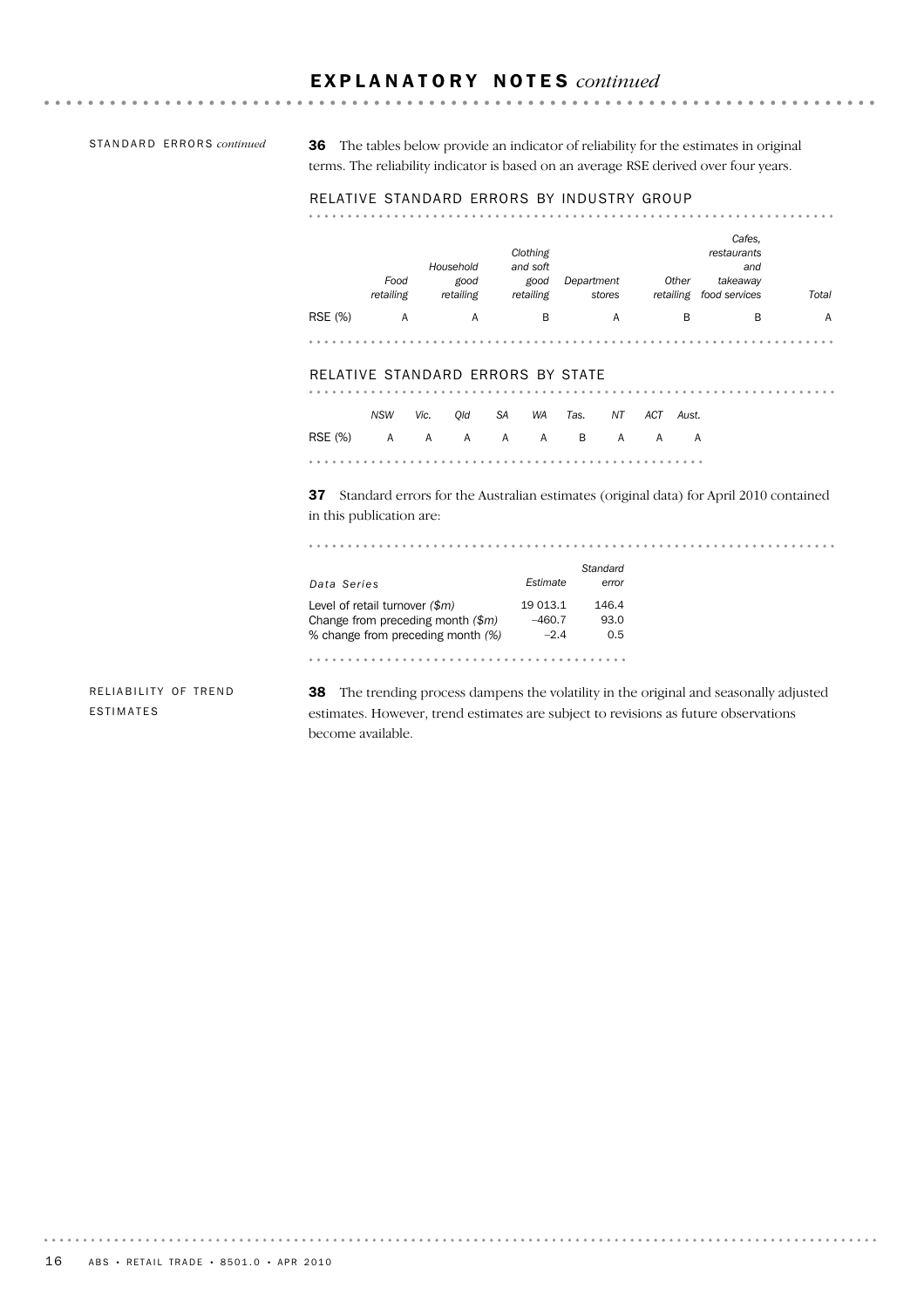COMPARABILITY WITH OTHER ABS ESTIMATES

39 The estimates of Retail turnover in this publication will differ from sales of goods and services by the Retail trade industry in *Business Indicators, Australia* (cat. no. 5676.0). This publication presents monthly estimates of the value of turnover of retail businesses, is sourced from the *Retail Business Survey*, includes the Goods and Services Tax and includes some retail trade businesses classified to a non-retail trade industry but which have significant retail trade activity. Estimates for sales of goods and services in *Business Indicators, Australia* are sourced from the economy wide *Quarterly Business Indicators Survey* and exclude the Goods and Services Tax. In addition, the *Retail Business Survey* does not include all classes in the ANZSIC Retail trade Division but includes Cafes, restaurants and takeaway food services from the Accommodation and Food Services Division. The use of different samples in the two surveys also contributes to differences.

40 Quarterly Retail trade chain volume estimates contribute to the quarterly national accounts in two main areas. First, they are an indicator of Household Final Consumption Expenditure in the expenditure side of Gross domestic product. Historically Retail trade estimates contribute about 55-60% of Household Final Consumption Expenditure but this relative contribution can vary from quarter to quarter as household expenditure shifts between retail trade and areas like personal services, travel and leisure activities which are outside the scope of retail trade. Second, Retail trade estimates, along with estimates from *Business Indicators, Australia*, contribute to estimates for the Retail trade Division in the production side of Gross domestic product.

#### 41 Current publications and other products released by the ABS are available from the Statistics View. The ABS also issues a daily Release Advice on the web site which details products to be released in the week ahead. Users may also wish to refer to the following publications: RELATED PUBLICATIONS

- ! *Australian National Accounts: National Income, Expenditure and Product* (cat. no. 5206.0)
- ! *Australian Industry* (cat. no. 8155.0)
- ! *Business Indicators, Australia* (cat. no. 5676.0).

42 As well as the statistics included in this and related publications, the ABS may have other relevant data available. Inquires should be made to the National Information and Referral Service on 1300 135 070.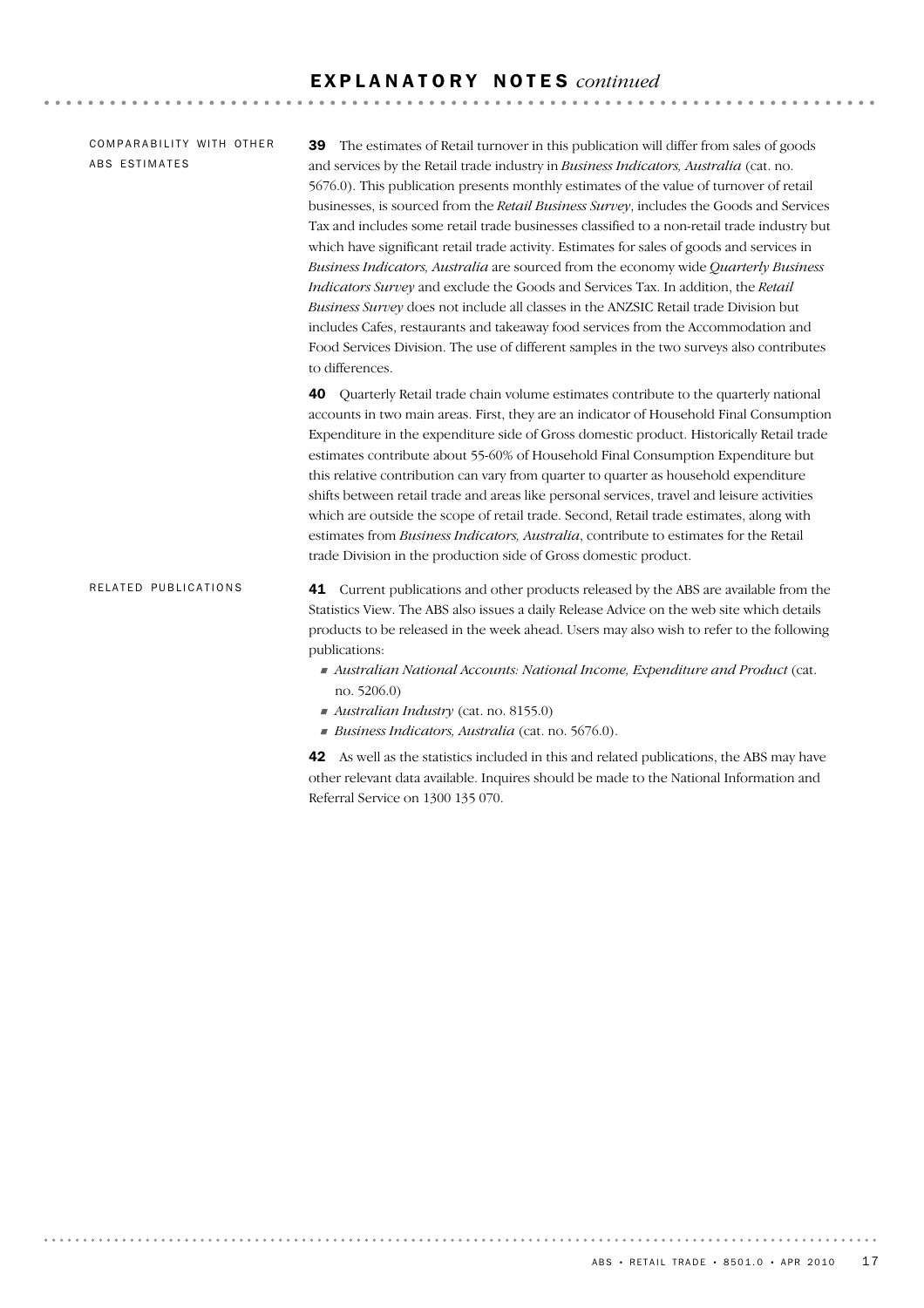EFFECT OF NEW SEASONALLY ADJUSTED ESTIMATES ON TREND ESTIMATES

1 The most recent seasonally adjusted and trend estimates are likely to be revised when next month's seasonally adjusted estimates become available. To assist readers of this publication in analysing retail trends, the 'what-if' chart presents the approximate effect of two possible scenarios on the previous trend estimates of the percentage change in total retail turnover for Australia. The two scenarios for the next month's seasonally adjusted estimates have been derived from the 25th and 75th percentiles of the historical seasonally adjusted movement distribution. Note that the what-if analysis does not show the unknown impact of revisions to seasonal factor estimates that could arise when the original estimate for the next time period becomes available. For more information see the trend estimates section of the Explanatory Notes.

- 1 The May seasonally adjusted estimate of retail turnover is 0.93% higher than the April estimate.
- 2 The May seasonally adjusted estimate of retail turnover is the same as the April estimate.



2 Under concurrent seasonal adjustment, the most recent seasonally adjusted and trend estimates are likely to be revised when original estimates for subsequent months become available. The trend revision is a combined result of the revision of the seasonally adjusted estimates and the revision derived from the use of asymmetric moving averages as future data become available (for more information, refer to paragraph 28 in the Explanatory Notes). ABS research shows that about 75% of the total revision to the trend estimate at the current end of the time series is due to the use of different asymmetric moving averages when the original estimate for the next time period becomes available. To assess the reliability of the trend estimate at the current end, the 'what-if' chart presents trend estimates under two different scenarios of the next time period. The chart shows only the impact due to the changes of the asymmetric moving averages and does not include the unknown impact of revision to seasonal factor estimates that would arise when the original estimate for the next time period becomes available.